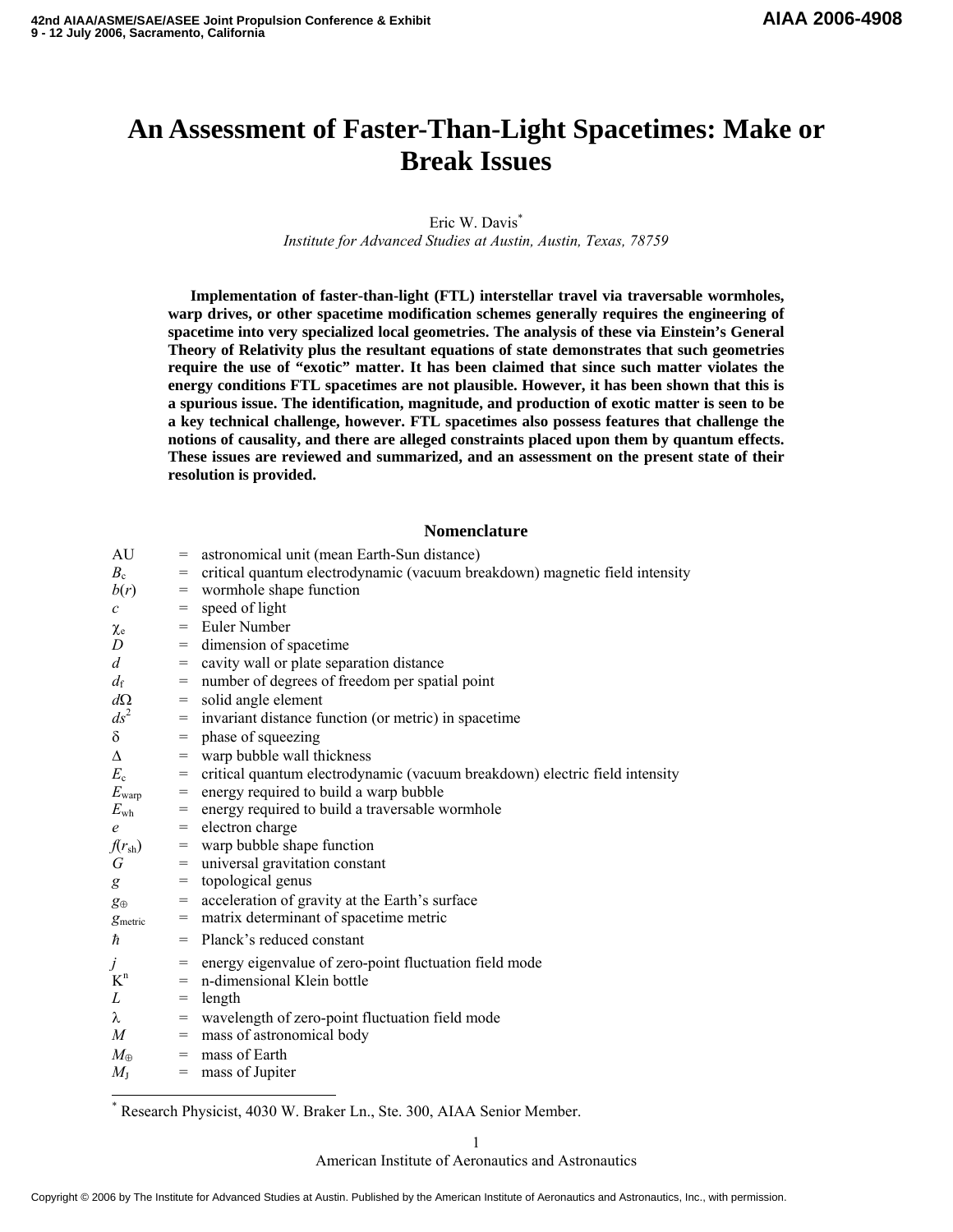|     | mass of spaceship                                                                |
|-----|----------------------------------------------------------------------------------|
| $=$ | equivalent mass required to build a warp bubble                                  |
| $=$ | equivalent mass required to build a traversable wormhole                         |
| $=$ | electron mass                                                                    |
| $=$ | angular frequency                                                                |
|     | = pressures in matter or in a quantum field                                      |
| $=$ | radial pressure                                                                  |
| $=$ | spherical azimuth angle                                                          |
|     | = wormhole redshift function                                                     |
| $=$ | radius of warp bubble                                                            |
| $=$ | radius of Earth                                                                  |
|     | $=$ size of spaceship                                                            |
|     | $=$ n-dimensional real line                                                      |
|     | $=$ radial distance                                                              |
|     | = Schwarzschild radius of astronomical body                                      |
|     | = Euclidean distance from worldline                                              |
|     | = radius of traversable wormhole throat                                          |
|     | $=$ mass density                                                                 |
| $=$ | Casimir Effect energy density                                                    |
|     | $=$ energy density                                                               |
|     | = energy density of squeezed electromagnetic vacuum                              |
| $=$ | n-dimensional sphere                                                             |
| $=$ | inverse of warp bubble wall thickness                                            |
| $=$ | flat 3-dimensional manifold                                                      |
| $=$ | n-dimensional torus                                                              |
| $=$ | vacuum stress-energy tensor                                                      |
|     | = time or coordinate time                                                        |
| $=$ | York extrinsic time                                                              |
| $=$ | spherical polar angle                                                            |
| $=$ | energy density in dimensionless (geometrodynamic) units                          |
| $=$ | speed of spaceship motion along worldline (or warp bubble speed)                 |
| $=$ | dimensionless warp bubble speed                                                  |
| $=$ | space-axis direction or coordinate position                                      |
| $=$ | $x$ -axis coordinate position of moving spaceship frame                          |
| $=$ | squeezed state amplitude                                                         |
| $=$ | space-axis direction or coordinate position                                      |
| $=$ | space-axis direction or coordinate position, or laser beam propagation direction |
| $=$ | zeta-function                                                                    |
|     |                                                                                  |

# **I. Introduction**

It was nearly two decades ago when science fiction media (TV, film, and novels) began to adopt traversable<br>wormholes, and more recently "stargates," for interstellar travel schemes that allowed their heroes to travel throughout our galaxy. In 1985 physicists M. Morris and K. Thorne at CalTech discovered the principle of traversable wormholes right out of Einstein's General Theory of Relativity (GTR, published in 1915). Morris and Thorne<sup>1</sup> and Morris, Thorne and Yurtsever<sup>2</sup> did this as an academic exercise, and in the form of problems for a physics final exam, at the request of Carl Sagan who had then completed the draft of his novel *Contact*. This little exercise ended up becoming one of the greatest cottage industries in general relativity research – the study of traversable wormholes and time machines. Wormholes are hyperspace tunnels through spacetime connecting together either remote regions within our universe or two different universes; they even connect together different dimensions and different times. Space travelers would enter one side of the tunnel and exit out the other, passing through the throat along the way. The travelers would move at  $\leq c$  (*c* is the speed of light) through the wormhole and therefore not violate Special Relativity, but external observers would view the travelers as having traversed multilight year distances through space at faster-than-light (FTL) speed. A "stargate" was shown to be a very simple special class of traversable wormhole solutions to the Einstein GTR field equations.<sup>3,4</sup>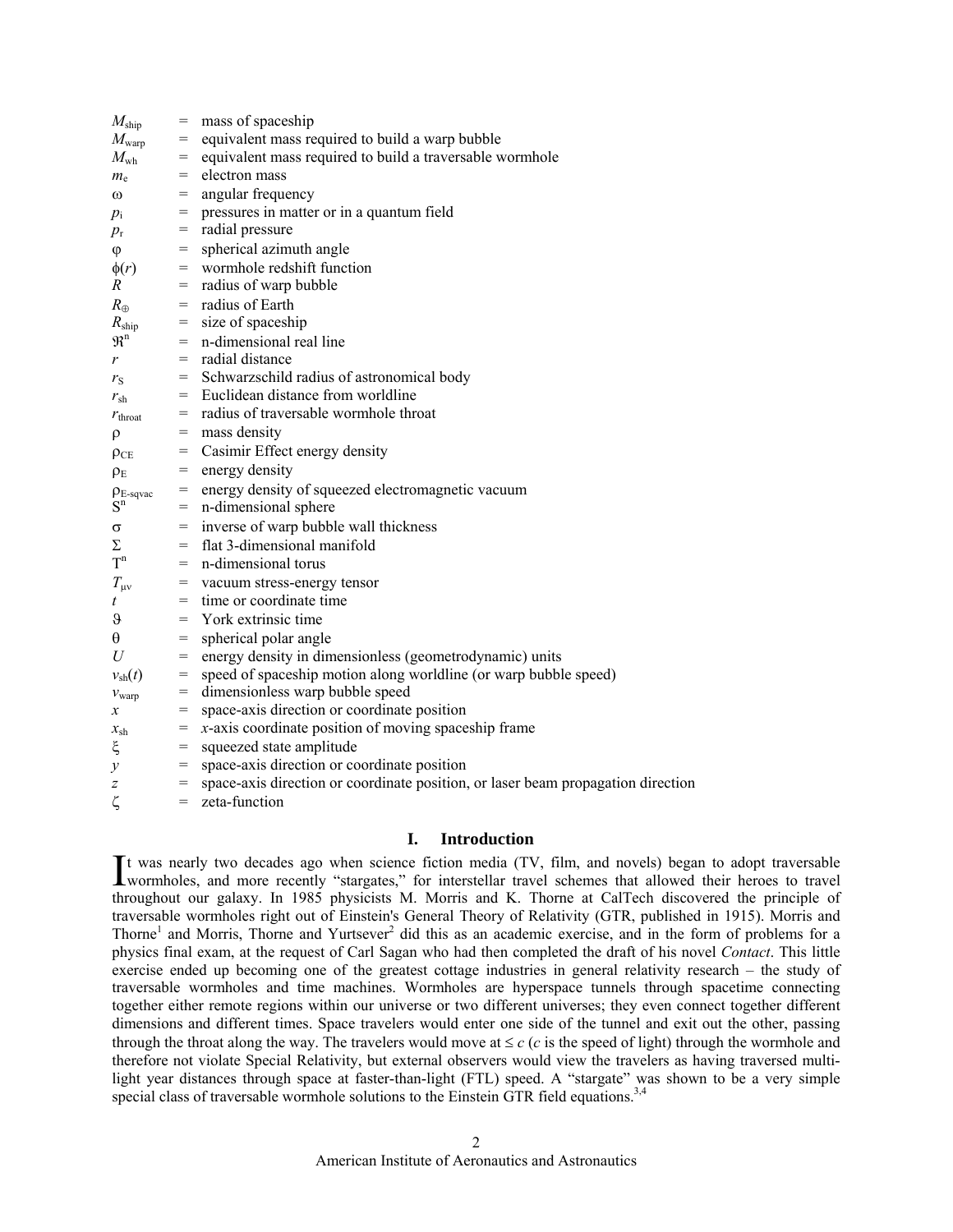This development was later followed by M. Alcubierre's discovery in 1994 of the "warp drive" spacetime metric, which was another solution to Einstein's GTR field equations.<sup>5</sup> Alcubierre derived a metric motivated by cosmological inflation that would allow arbitrarily short travel times between two distant points in space. The behavior of the warp drive metric provides for the simultaneous expansion of space behind the spacecraft and a corresponding contraction of space in front of the spacecraft. The warp drive spacecraft would appear to be "surfing on a wave" of spacetime geometry. A spacecraft can be made to exhibit an arbitrarily large apparent FTL speed (>> *c*) as viewed by external observers, but its moving local rest frame never travels outside of its local comoving light cone and thus does not violate Special Relativity. A cottage industry of warp drive spacetimes research ensued and papers were published during the next 15 years.

The implementation of FTL interstellar travel via traversable wormholes, warp drives, or other FTL spacetime modification schemes generally requires the engineering of spacetime into very specialized local geometries. The analysis of these via Einstein's GTR field equations plus the resultant equations of state demonstrate that such geometries require the use of "exotic" matter in order to induce the requisite FTL spacetime modification. Exotic matter is generally defined by GTR physics to be matter that possesses (renormalized) negative energy density (sometimes negative stress-tension = positive outward pressure, a.k.a. gravitational repulsion or antigravity), and this is a very misunderstood and misapplied term by the non-GTR community. We clear up this misconception by defining what negative energy is, where it can be found in nature, and we also review the experimental concepts that have been proposed to generate negative energy in the laboratory. Also, it has been claimed that FTL spacetimes are not plausible because exotic matter violates the general relativistic energy conditions. However, it has been shown that this is a spurious issue. The identification, magnitude, and production of exotic matter is seen to be a key technical challenge, however. FTL spacetimes also possess features that challenge the notions of causality and there are alleged constraints placed upon them by quantum effects. These issues are reviewed and summarized, and an assessment on the present state of their resolution is provided.

## **II. The General Relativistic Definition of Exotic Matter and the Energy Conditions**

In classical physics the energy density of all observed forms of matter (fields) is non-negative. What is exotic about the matter that must be used to generate FTL spacetimes is that it must have negative energy density and/or negative flux.<sup>6</sup> The energy density is "negative" in the sense that the configuration of matter fields we must deploy to generate and thread a traversable wormhole throat or a warp drive bubble must have an energy density,  $\rho_E = \rho c^2$ ), that is less than or equal to its pressures,  $p_i$ <sup>1,3</sup> In many cases, these equations of state are also known to possess an energy density that is algebraically negative, i.e., the energy density and flux are less than zero. It is on the basis of these conditions that we call this material property exotic. The condition for ordinary, classical (non-exotic) forms of matter that we are all familiar with in nature is that  $\rho_E > p_i$  and/or  $\rho_E \ge 0$ . These conditions represent two examples of what are variously called the "standard" energy conditions: Weak Energy Condition (WEC:  $\rho_E \ge 0$ ,  $\rho_E + p_i \ge 0$ ), Null Energy Condition (NEC:  $\rho_E + p_i \ge 0$ ), Dominant Energy Condition (DEC), and Strong Energy Condition (SEC). These energy conditions forbid negative energy density between material objects to occur in nature, but they are mere hypotheses. Hawking and Ellis formulated the energy conditions in order to establish a series of mathematical hypotheses governing the behavior of collapsed-matter singularities in their study of cosmology and black hole physics.<sup>7</sup> More specifically, classical general relativity allows one to prove lots of general theorems about the behavior of matter in gravitational fields. Some of the most significant of these general theorems are: focusing theorems (gravitational lensing); singularity theorems (gravity dominated collapse leading to black holes possessing a singularity); positive mass theorem (positive gravitational mass); and topological censorship (you cannot build a wormhole). Each of these requires the existence of "reasonable" types of matter for their formulation, i.e., matter that satisfies the energy conditions.

The bad news is that real physical matter is not "reasonable" because the energy conditions are in general violated by semiclassical quantum effects (occurring at order  $\hbar$ ).<sup>3</sup> More specifically, quantum effects generically violate the average NEC (ANEC). Furthermore, it was discovered in 1965 that quantum field theory has the remarkable property of allowing states of matter containing local regions of negative energy density or negative fluxes.<sup>8</sup> This violates the WEC which postulates that the local energy density is non-negative for all observers. And there are also general theorems of differential geometry that guarantee that there must be a violation of one, some, or all of the energy conditions (meaning exotic matter is present) for all FTL spacetimes. With respect to creating FTL spacetimes, "negative energy" has the unfortunate reputation of alarming physicists. This is unfounded since all the energy condition hypotheses have been experimentally tested in the laboratory and experimentally shown to be false  $-25$  years before their formulation.<sup>9</sup>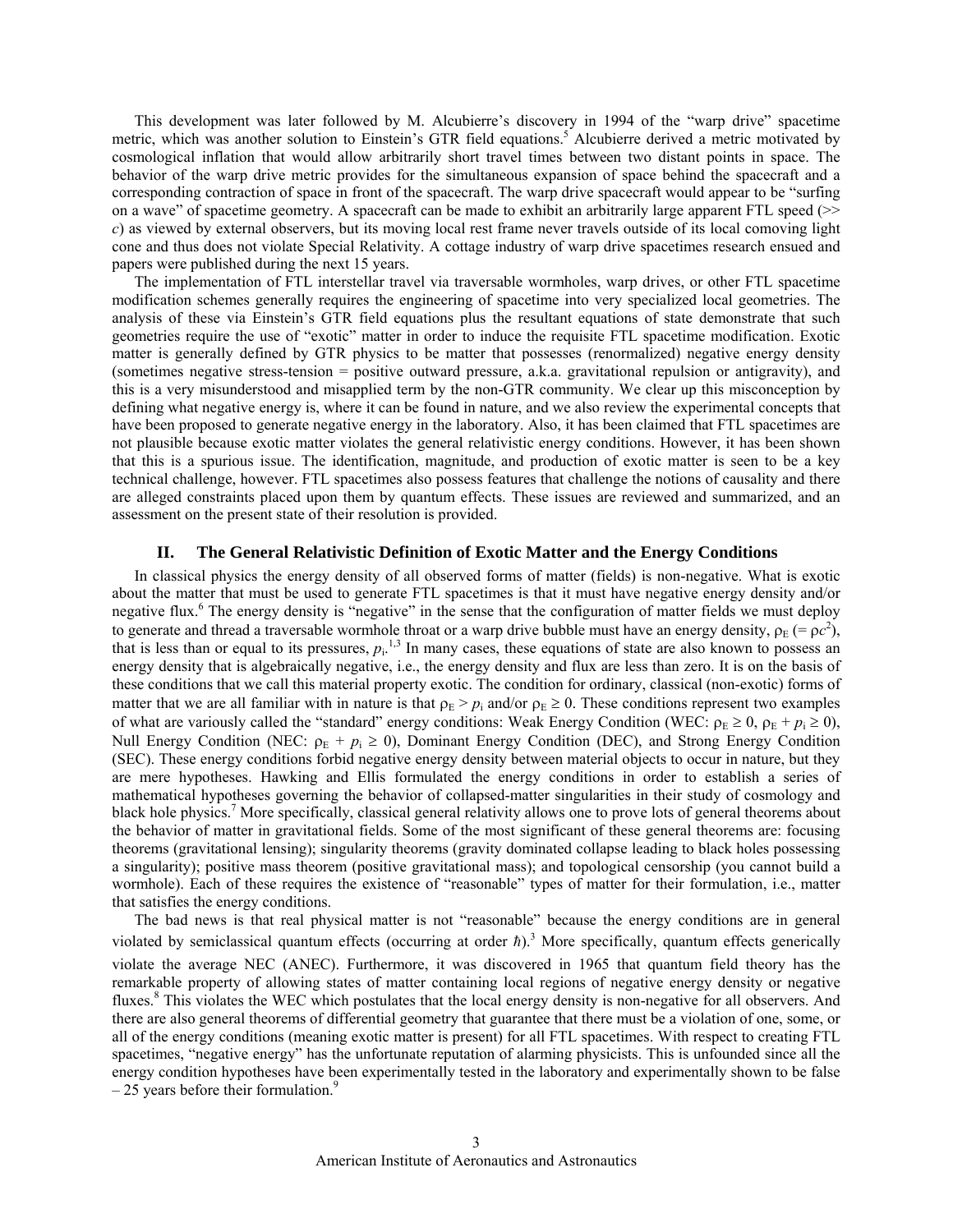Further investigation into this technical issue showed that violations of the energy conditions are widespread for all forms of both "reasonable" classical and quantum matter.<sup>10-14</sup> Furthermore, M. Visser showed that all (generic) spacetime geometries violate all the energy conditions.<sup>3</sup> So the condition that  $\rho_E > p_i$  and/or  $\rho_E \ge 0$  must be obeyed by all forms of matter in nature is completely spurious. Violating the energy conditions commits no offense against nature. Negative energy has been produced in the laboratory and this will be discussed in the following sections.

# **A. Examples of Exotic or "Negative" Energy Found in Nature**

The exotic (energy condition-violating) fields that are known to occur in nature are:

- 1. Static radial electric or magnetic fields. These are borderline exotic, if their tension were infinitesimally larger, for a given energy density.<sup>7,15</sup>
- 2. Squeezed quantum vacuum states: electromagnetic and other non-Maxwellian quantum fields.<sup>1,16</sup>
- 3. Gravitationally squeezed vacuum electromagnetic zero-point fluctuations.<sup>17</sup>
- 4. Casimir Effect, i.e., the Casimir vacuum in flat or curved space.<sup>18-24</sup>
- 5. Other quantum fields/states/effects. In general, the local energy density in quantum field theory can be negative due to quantum coherence effects.<sup>8</sup> Other examples that have been studied are Dirac field states: the superposition of two single particle electron states and the superposition of two multi-electron-positron states.<sup>25,26</sup> In the former (latter), the energy densities can be negative when two single (multi-) particle states have the same number of electrons (electrons and positrons) or when one state has one more electron (electron-positron pair) than the other.

In addition, cosmological inflation, cosmological particle production, the conformal anomaly, and gravitational vacuum polarization also violate the energy conditions. Since the laws of quantum field theory place no strong restrictions on negative energies and fluxes, then it might be possible to produce exotic phenomena such as FTL travel,<sup>5,27,28</sup> traversable wormholes,<sup>1-3</sup> violations of the second law of thermodynamics,<sup>29,30</sup> and time machines.<sup>2,3,31</sup> There are several other exotic phenomena made possible by the effects of negative energy, but they lie outside the scope of the present study. We review items 1 thru 4 in the following sections and examine their applicability and technical maturity. Dirac field states are currently under study by the author and will therefore be reviewed in a future report.

#### **B. Generating Negative Energy in the Lab**

#### *1. Static Radial Electric & Magnetic Fields*

It is beyond the scope of this study to include all the technical configurations by which one can generate static radial electric or magnetic fields. Suffice it to say that ultrahigh-intensity tabletop lasers have been used to generate extreme electric and magnetic field strengths in the lab. Ultrahigh-intensity lasers use the chirped-pulse amplification (CPA) technique to boost the total output beam power. All laser systems simply repackage energy as a coherent package of optical power, but CPA lasers repackage the laser pulse itself during the amplification process. In typical high-power short-pulse laser systems, it is the peak intensity, not the energy or the fluence, which causes pulse distortion or laser damage. However, the CPA laser dissects a laser pulse according to its frequency components, and reorders it into a time-stretched lower-peak-intensity pulse of the same energy.<sup>32-34</sup> This benign pulse can then be amplified safely to high energy, and then only afterwards reconstituted as a very short pulse of enormous peak power – a pulse which could never itself have passed safely through the laser system. Made more tractable in this way, the pulse can be amplified to substantial energies (with orders of magnitude greater peak power) without encountering intensity-related problems.

The extreme output beam power, fields and physical conditions that have been achieved by ultrahigh-intensity tabletop lasers are: 34

- a. Power Intensity  $\approx 10^{15}$  to  $10^{26}$  W/cm<sup>2</sup> (10<sup>30</sup> W/cm<sup>2</sup> using SLAC as a booster)
- b. Peak Power Pulse  $\leq 10^3$  fs
- c. E-fields  $\approx 10^{14}$  to  $10^{18}$  V/m [note: the critical QED (vacuum breakdown) field intensity is  $E_c = 2m_e^2 c^3/\hbar e \approx$  $10^{18}$  V/m ( $m_e$  = electron mass,  $e$  = electron charge,  $\hbar$  = Planck's reduced constant)]
- d. B-fields  $\approx$  *several*  $\times$  10<sup>6</sup> T [note: the critical QED (vacuum breakdown) field intensity is  $B_c = E_c/c \approx 10^{10}$  T]
- e. Ponderomotive Acceleration of Electrons  $\approx 10^{17}$  to  $10^{30}$   $g_{\oplus}$
- f. Light Pressure  $\approx 10^9$  to  $10^{15}$  bars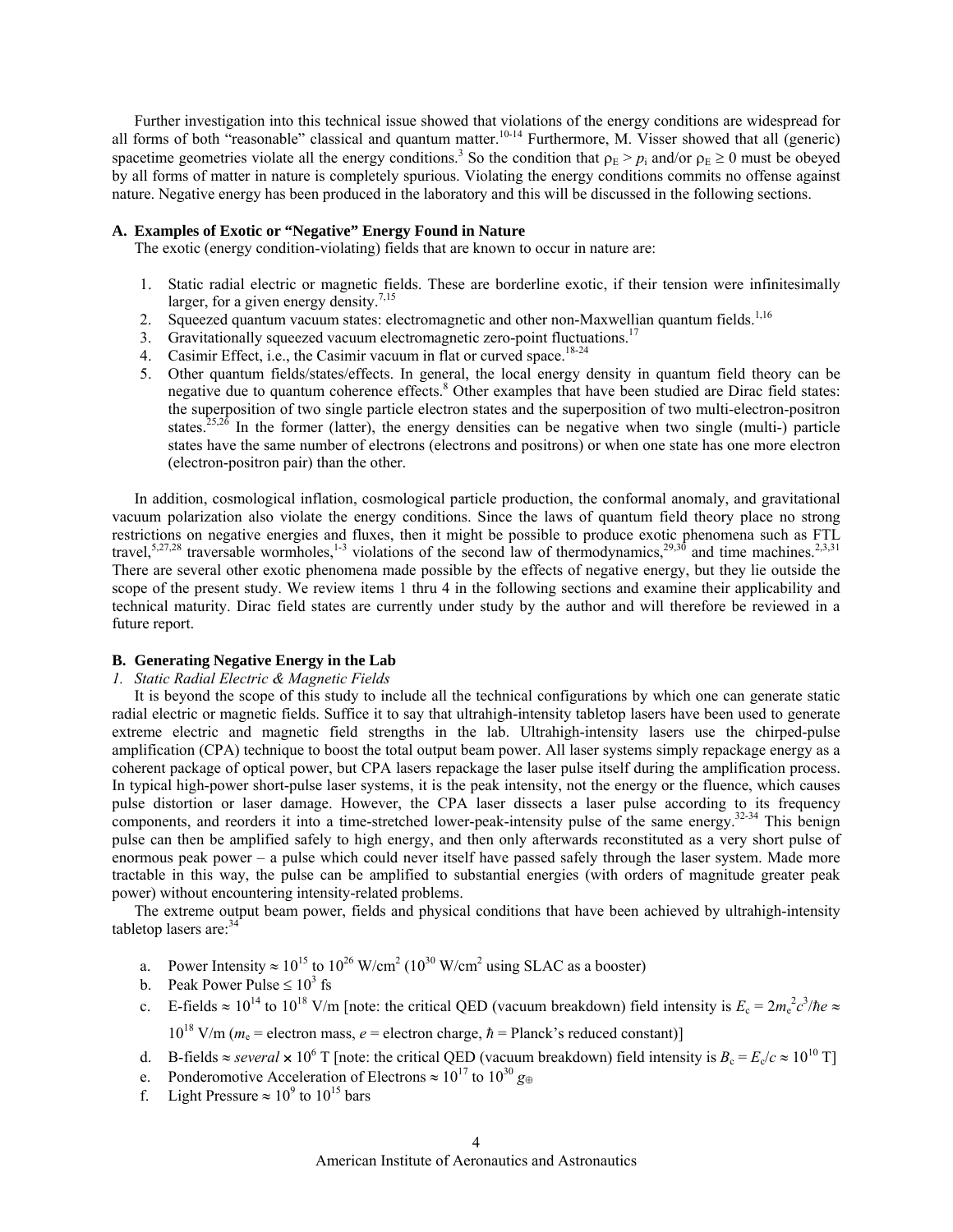g. Plasma Temperatures  $> 10^{10}$  K

The vigilant reader might complain that the electric and magnetic fields generated by ultrahigh-intensity lasers are not static. But in fact, these fields are static over the duration of the pulse-width while at peak intensity. We find from the above data that ultrahigh-intensity lasers can generate an electric field energy density of  $\sim 10^{16}$  to  $10^{28}$  J/m<sup>3</sup> and a magnetic field energy density of  $\sim 10^{19}$  J/m<sup>3</sup>. These energy densities are about the right order of magnitude to explore generating kilometer-to-AU sized wormholes. But that would be difficult to engineer on Earth. However, these energy densities are well above what would be required to explore the generation of micro-wormholes in the lab.

## *2. Squeezed Quantum Vacuum*

Substantial theoretical and experimental work has shown that in many quantum systems the limits to measurement precision imposed by the quantum vacuum zero-point fluctuations (ZPF) can be breached by decreasing the noise in one observable (or measurable quantity) at the expense of increasing the noise in the conjugate observable; at the same time the variations in the first observable, say the energy, are reduced below the ZPF such that the energy becomes "negative." "Squeezing" is thus the control of quantum fluctuations and corresponding uncertainties, whereby one can squeeze the variance of one (physically important) observable quantity provided the variance in the (physically unimportant) conjugate variable is stretched/increased. The squeezed quantity possesses an unusually low variance, meaning less variance than would be expected on the basis of the equipartition theorem. One can in principle exploit quantum squeezing to extract energy from one place in the ordinary vacuum at the expense of accumulating excess energy elsewhere.<sup>1</sup>

The squeezed state of the electromagnetic field is a primary example of a quantum field that has negative energy density and negative energy flux. Such a state became a physical reality in the laboratory as a result of the nonlinearoptics technique of "squeezing," i.e., of moving some of the quantum-fluctuations of laser light out of the cosω(*t* − *z/c*) part of the beam and into the sin $\omega(t - z/c)$  part.<sup>16,35-39</sup> The observable that gets squeezed will have its fluctuations reduced below the vacuum ZPF. The act of squeezing transforms the phase space circular noise profile characteristic of the vacuum into an ellipse, whose semimajor and semiminor axes are given by unequal quadrature uncertainties (of the quantized electromagnetic field harmonic oscillator operators). This applies to coherent states in general, and the usual vacuum is also a coherent state with eigenvalue zero. As this ellipse rotates about the origin with angular frequency ω, these unequal quadrature uncertainties manifest themselves in the electromagnetic field oscillator energy by periodic occurrences, which are separated by one quarter cycle, of both smaller and larger fluctuations compared to the unsqueezed vacuum.

References 1 and 40 point out that if one squeezes the vacuum, i.e., if one puts vacuum rather than laser light into the input port of a squeezing device, then one gets at the output an electromagnetic field with weaker fluctuations and thus less energy density than the vacuum at locations where  $\cos^2 \omega(t - z/c) \approx 1$  and  $\sin^2 \omega(t - z/c) \ll$ 1; but with greater fluctuations and thus greater energy density than the vacuum at locations where  $\cos^2\omega(t - z/c)$  << 1 and  $sin^2$ ω $(t − z/c)$   $\leq$  1. Since the vacuum is defined to have vanishing energy density, any region with less energy density than the vacuum actually has a negative (renormalized) expectation value for the energy density. Therefore, a squeezed vacuum state consists of a traveling electromagnetic wave that oscillates back and forth between negative energy density and positive energy density, but has positive time-averaged energy density.

For the squeezed electromagnetic vacuum state, the energy density,  $\rho_{\text{E-sqvac}}$ , is given by:<sup>41</sup>

$$
\rho_{E-sqvac} = \left(\frac{2\hbar\omega}{L^3}\right)\sinh\xi\left[\sinh\xi + \cosh\xi\cos\left(2\omega(t-z/c) + \delta\right)\right],\tag{1}
$$

where  $L^3$  is the volume of a large box with sides of length *L* (i.e., we put the quantum field in a box with periodic boundary conditions), ξ is the squeezed state amplitude (giving a measure of the mean photon number in a squeezed state), and  $\delta$  is the phase of squeezing. Equation (1) shows that the energy density falls below zero once every cycle when the condition cosh  $\xi$  > sinh  $\xi$  is met. It turns out that this is always true for every nonzero value of  $\xi$ , so the energy density becomes negative at some point in the cycle for a general squeezed vacuum state. On another note, when a quantum state is close to a squeezed vacuum state, there will almost always be some negative energy densities present.

Negative energy can be generated by an array of ultrahigh intensity lasers using an ultrafast rotating mirror system.<sup>42</sup> In this scheme a laser beam is passed through an optical cavity resonator made of a lithium niobate  $(LiNbO<sub>3</sub>)$  crystal that is shaped like a cylinder with rounded silvered ends to reflect light. The resonator will act to produce a secondary lower frequency light beam in which the pattern of photons is rearranged into pairs. The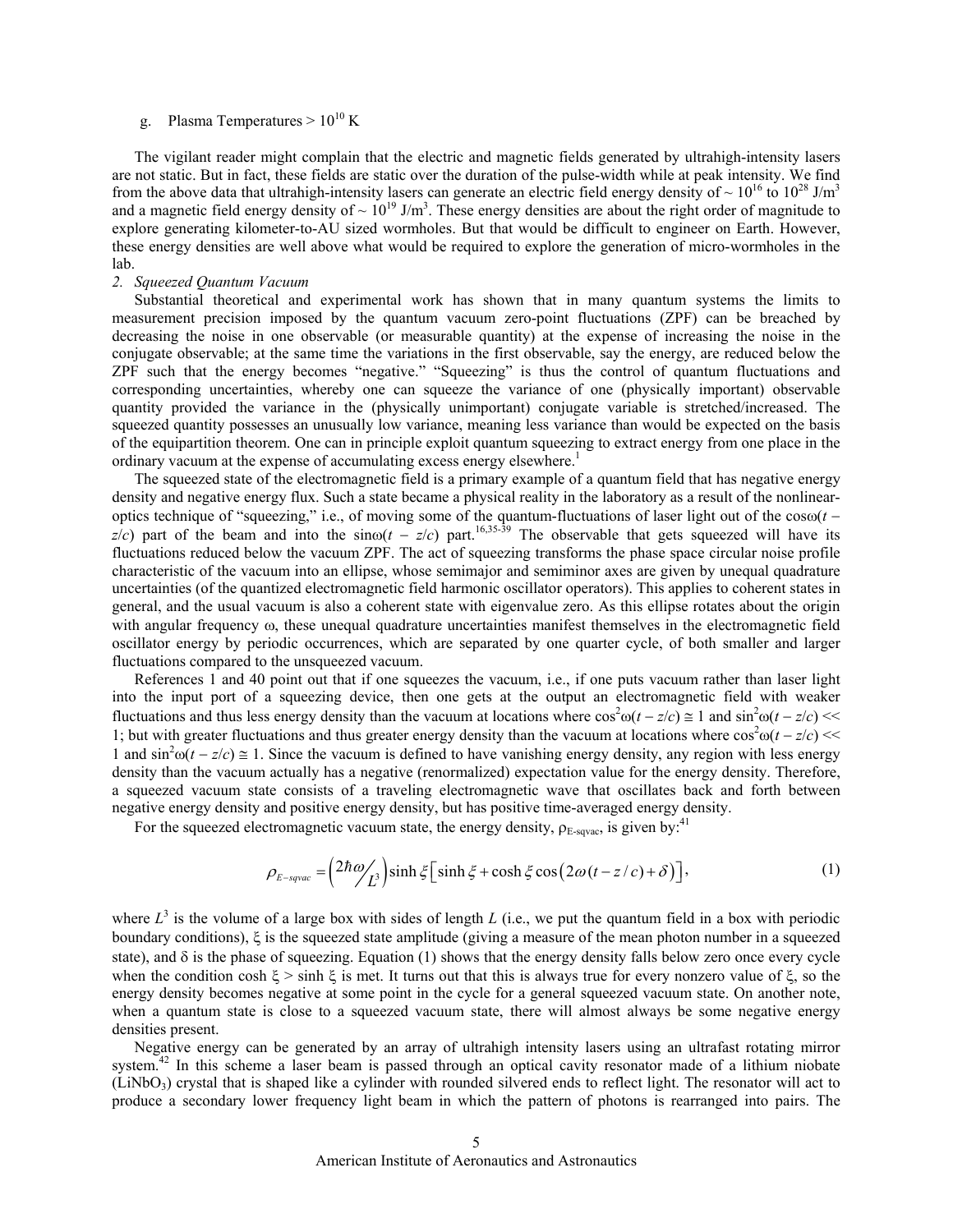squeezed light beam emerging from the resonator will contain pulses of negative energy interspersed with pulses of positive energy.

In this example both the negative and positive energy pulses are of  $\sim 10^{-15}$  second duration. We could in principle arrange a set of rapidly rotating mirrors to separate the positive and negative energy pulses from each other. The light beam would be set to strike each mirror surface at a very shallow angle while the rotation would ensure that the negative energy pulses would be reflected at a slightly different angle from the positive energy pulses. A small spatial separation of the two different energy pulses would occur at some distance from the rotating mirror. Another system of mirrors would be needed to redirect the negative energy pulses to an isolated location and concentrate them there.

The rotating mirror system can actually be implemented via non-mechanical means. A chamber of sodium gas is placed within the squeezing cavity, and a laser beam is directed through the gas. The beam is reflected back on itself by a mirror to form a standing wave within the sodium chamber. This wave causes rapid variations in the optical properties of the sodium thus causing rapid variations in the squeezed light so that we can induce rapid reflections of pulses by careful design.<sup>36</sup>

Another way to generate negative energy via squeezed light would be to manufacture extremely reliable light pulses containing precisely one, two, three, etc., photons apiece and combine them together to create squeezed states to order. Reference 42 points out that superimposing many such states could theoretically produce bursts of intense negative energy. Photonic crystal research has already demonstrated the feasibility of using photonic crystal waveguides (mixing together the classical and quantum properties of optical materials) to engineer light sources that produce beams containing precisely one, two, three, etc., photons. For example, researchers at Melbourne University used a microwave oven to fuse a tiny diamond, just 1/1000<sup>th</sup> of a millimeter long, onto an optical fiber, which could be used to create a single photon beam of light.<sup>43,44</sup> The combining of different beams containing different (finite integer) numbers of photons is already state-of-the-art practice via numerous optical beam combining methods that can readily be extended to our application.

Finally, Ref. 45 experimentally demonstrated the very first simple, scalable squeezed vacuum source in the laboratory that consisted of a continuous-wave diode laser and an atomic rubidium vapor cell. The experimental tools we need to begin exploring the generation of negative energy for the purpose of creating a FTL spacetime are just now becoming available.

## *3. Gravitationally Squeezed Electromagnetic ZPF*

A natural source of negative energy comes from the effect that gravitational fields (of astronomical bodies) in space have upon the surrounding vacuum. For example, the gravitational field of the Earth produces a zone of negative energy around it by dragging some of the virtual particle pairs (a.k.a. vacuum ZPF) downward. This concept was initially developed in the 1970s as a byproduct of studies on quantum field theory in curved space.<sup>21</sup> However, D. Hochberg and T. W. Kephart<sup>17</sup> derived an important application of this concept to the problem of creating and stabilizing traversable wormholes, and their work was later corrected and extended by the author.<sup>46</sup> They proved that one can utilize the negative energy densities, which arise from distortion of the vacuum electromagnetic ZPF due to the interaction with a prescribed gravitational background, for providing a violation of the energy conditions. The squeezed quantum states of quantum optics provide a natural form of matter having negative energy density.

The analysis, via quantum optics, showed that gravitation itself provides the mechanism for generating the squeezed vacuum states needed to support stable traversable wormholes. The production of negative energy densities via a squeezed vacuum is a necessary and unavoidable consequence of the interaction or coupling between ordinary matter and gravity, and this defines what is meant by gravitationally squeezed vacuum states. The magnitude of the gravitational squeezing of the vacuum can be estimated from the quantum optics squeezing condition for given transverse momentum and (equivalent) energy eigenvalues, *j*, of two electromagnetic ZPF field modes, such that this condition is subject to  $j \rightarrow 0$ , where<sup>17,46</sup>

$$
j = \frac{4\pi c^2}{\lambda g_{\oplus}} \left(\frac{r}{R_{\oplus}}\right)^2 \frac{M_{\oplus}}{M},
$$
  
= 
$$
\frac{8\pi r_s}{\lambda}
$$
 (2)

 $\lambda$  is the ZPF mode wavelength,  $g_{\oplus}$  is the acceleration of gravity at the Earth's surface, *r* is the radial distance from the center of the astronomical body in question,  $R_{\oplus}$  is the radius of the Earth,  $M_{\oplus}$  is the mass of the Earth, *M* is the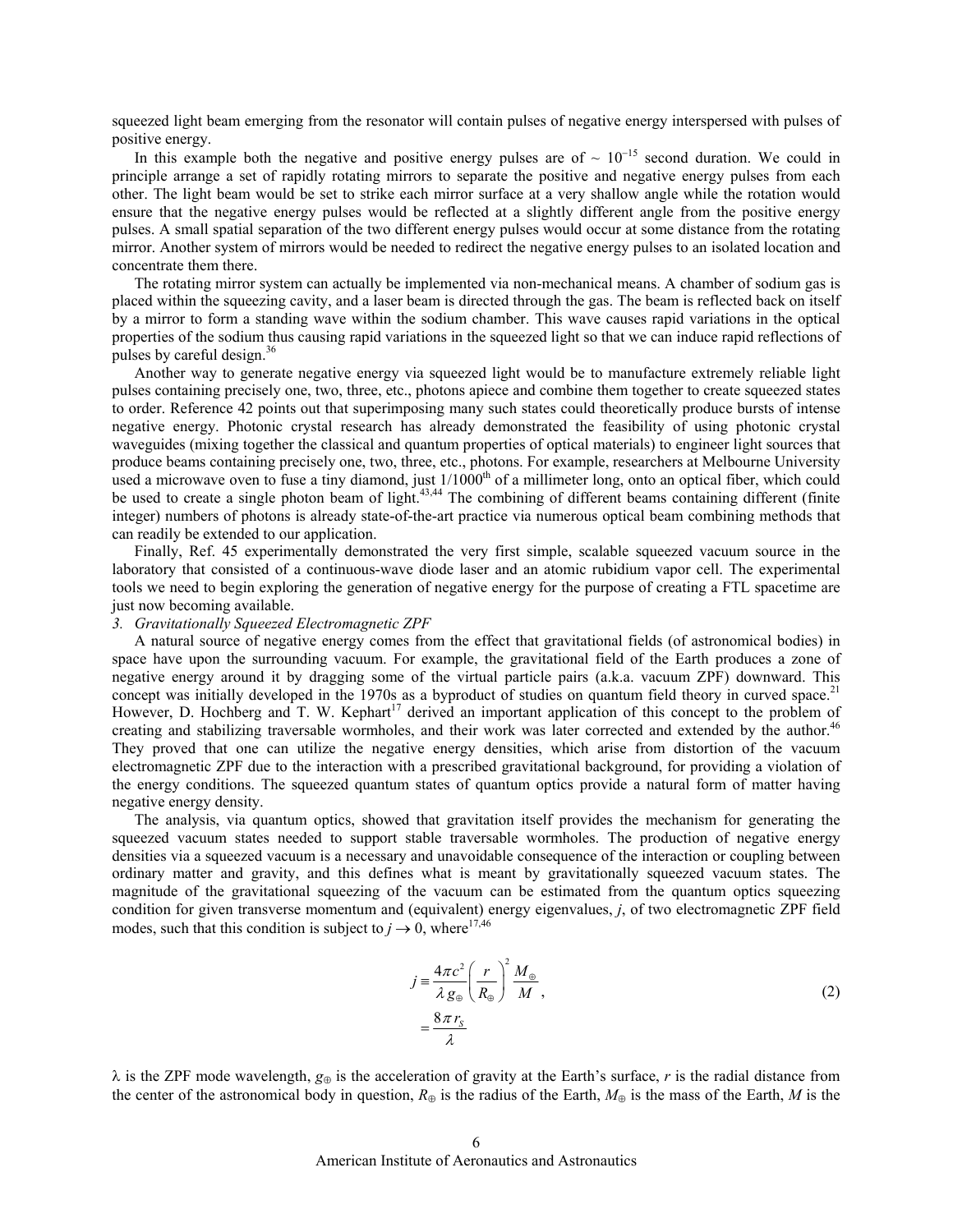mass of the astronomical body, and  $r<sub>S</sub>$  is the Schwarzschild radius of the astronomical body. (Note:  $r<sub>S</sub>$  is only a convenient radial distance parameter for any massive body under examination and so there is no black hole collapse involved in this analysis. The Schwarzschild radius is the critical radius, according to GTR, at which a spherically symmetric massive body becomes a black hole, i.e., at which light is unable to escape from the body's surface. We can actually choose any radial distance from the body in question to perform this analysis, but using  $r<sub>S</sub>$  makes the equation simpler in form.) The squeezing condition plus Eq. (2) simply states that substantial gravitational squeezing of the vacuum occurs for those ZPF field modes with  $\lambda \geq 8\pi r_s$  of the mass in question (whose gravitational field is squeezing the vacuum).

The general result of the gravitational squeezing effect is that as the gravitational field strength increases, the negative energy zone (surrounding the mass) also increases in strength. Table 1 shows when gravitational squeezing becomes important for sample masses. The table shows that in the case of the Earth, Jupiter and the Sun, this squeeze effect is extremely feeble because only ZPF mode wavelengths above 0.2 m to 78 km are affected. For a solar mass black hole (radius of 2.95 km), the effect is still feeble because only ZPF mode wavelengths above 78 km are affected. But note from the table that Planck mass objects will have an enormously strong negative energy zone surrounding them because all ZPF mode wavelengths above  $8.50 \times 10^{-34}$  meters will be squeezed, in other words, all wavelengths of interest for vacuum fluctuations. Protons will have the strongest negative energy zone in comparison because the squeezing effect includes all ZPF mode wavelengths above  $6.50 \times 10^{-53}$  meters. Furthermore, a body smaller than a nuclear diameter ( $\approx 10^{-16}$  m) and containing the mass of a mountain ( $\approx 10^{11}$  kg) has a fairly strong negative energy zone because all ZPF mode wavelengths above 10<sup>-15</sup> meters will be squeezed.

| Mass of body                        | Schwarzschild radius of body, $r_s$ | ZPF mode wavelength, $\lambda$ |  |
|-------------------------------------|-------------------------------------|--------------------------------|--|
| (kg)                                | (m)                                 | (m)                            |  |
| Sun = $2.00 \times 10^{30}$         | $2.95 \times 10^{3}$                | $\geq 78.0 \times 10^3$        |  |
| Jupiter = $1.90 \times 10^{27}$     | 2.82                                | $\geq 74$                      |  |
| Earth = $5.98 \times 10^{24}$       | $8.87 \times 10^{-3}$               | $\ge 0.23$                     |  |
| Typical mountain $\approx 10^{11}$  | $\approx 10^{-16}$                  | $\geq 10^{-15}$                |  |
| Planck mass = $2.18 \times 10^{-8}$ | $3.23 \times 10^{-35}$              | $\geq 8.50 \times 10^{-34}$    |  |
| Proton = $1.67 \times 10^{-27}$     | $2.48 \times 10^{-54}$              | $\geq 6.50 \times 10^{-33}$    |  |

**Table 1.** Substantial Gravitational Squeezing Occurs for Vacuum ZPF When  $\lambda \ge 8\pi r_{\rm S}^{46}$ 

We are presently unaware of any way to artificially generate gravitational squeezing of the vacuum in the laboratory. This will be left for future investigation. However, it is predicted to occur in the vicinity of astronomical matter. Naturally occurring traversable wormholes in the vicinity of astronomical matter would therefore become possible.

## *4. Vacuum Field Stress: Negative Energy from the Casimir Effect*

The Casimir Effect is by far the easiest and most well known way to generate negative energy in the lab. The Casimir Effect that is familiar to most people is the force that is associated with the electromagnetic quantum vacuum.<sup>47</sup> This is an attractive force that must exist between any two neutral (uncharged), parallel, flat, conducting surfaces (e.g., metallic plates) in a vacuum. This force has been well measured and it can be attributed to a minute imbalance in the electromagnetic zero-point energy density inside the cavity between the conducting surfaces versus the region outside of the cavity. $48-50$ 

It turns out that there are many different types of Casimir Effects found in quantum field theory.<sup>18-20,24,51</sup> For example, if one introduces a single infinite plane conductor into the Minkowski (flat spacetime) vacuum by bringing it adiabatically from infinity so that whatever quantum fields are present suffer no excitation but remain in their ground states, then the vacuum (electromagnetic) stresses induced by the presence of the infinite plane conductor produces a Casimir Effect. This result holds equally well when two parallel plane conductors (with separation distance *d*) are present, which gives rise to the familiar Casimir Effect inside a cavity. Note that in both cases, the spacetime manifold is made incomplete by the introduction of the plane conductor boundary condition(s). The vacuum region put under stress by the presence of the plane conductor(s) is called the Casimir vacuum. The generic expression for the energy density of the Casimir Effect is  $\rho_{CE} = -A(\hbar c)d^{-4}$ , where  $A = \zeta(D)/8\pi^2$  in spacetimes of arbitrary dimension  $D$ .<sup>18-20</sup> The appearance of the zeta-function  $\zeta(D)$  is characteristic of expressions for vacuum stress tensors,  $T_{\mu\nu}$ . In our familiar 4-dimensional spacetime ( $D = 4$ ) we have that  $A = \pi^2/720$ . To calculate  $T_{\mu\nu}$  for a given quantum field is to calculate its associated Casimir Effect.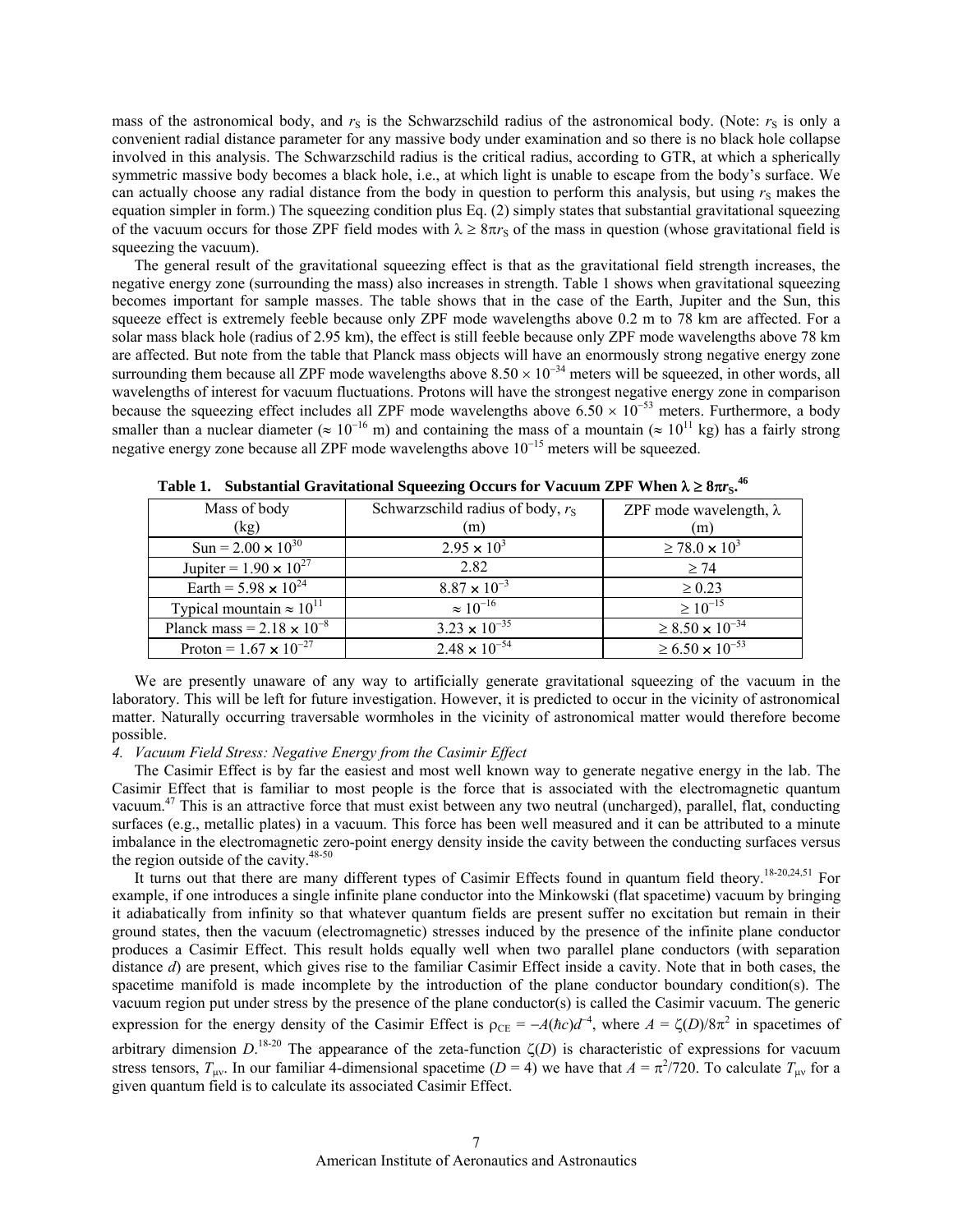Analogs of the Casimir Effect also exist for fields other than the electromagnetic field. When considering the vacuum state of other fields, one must consider boundary conditions that are analogous to the perfect-conductor boundary conditions for the electromagnetic field at the surfaces of the plates.<sup>18-20,24</sup> Other fields are not electromagnetic in nature, that is to say they are non-Maxwellian, and so the perfect-conductor boundary conditions do not apply to the other fields. It turns out that complete manifolds exhibit the Casimir Effect for any non-Maxwellian fields. In order to define boundary conditions for other fields we replace the conductor boundary conditions (plates) and Minkowski spacetime by a manifold of the form  $\Re \times \Sigma$  (i.e., a product space), where  $\Re$  is the real line defining the time dimension for this particular product space and  $\Sigma$  is a flat 3-dimensional manifold (3manifold) having any one of the following topologies:  $\mathbb{R}^2 \times S^1$ ,  $\mathbb{R} \times T^2$ ,  $T^3$ ,  $\mathbb{R} \times K^2$ , etc.,  $\mathbb{R}$  being the real line that defines any linear space dimension (e.g.,  $\mathcal{R} = \text{line}, \mathcal{R}^2 = 2$ -dimensional plane, etc.),  $T^n$  being the n-torus,  $K^2$  the 2dimensional Klein bottle,  $S<sup>1</sup>$  the circle, etc.

The case  $\Sigma = \mathfrak{R}^2 \times S^1$  has the closest resemblance to the electromagnetic Casimir Effect, the difference being that instead of imposing conductor boundary conditions, one imposes periodic boundary conditions on some of the space coordinates in the 3-manifold. When imposing this topological constraint on the field theoretic calculation of the Casimir Effect (for linear massless fields), one finds that the generic expression for the energy density of the Casimir Effect is  $\rho_{CE} = -A(\hbar c)d^{-4}$ , where  $A = \pm d_f(\pi^2/90)$  and  $d_f$  is the number of degrees of freedom (e.g., helicity states) per spatial point and where the plus sign holds for boson fields (giving a negative energy density) and the minus sign for fermion fields (giving a positive energy density).

If one were to admit spin structure in the manifolds described above and the field is spinorial, then there is another important subtlety that must be taken into account when evaluating the vacuum  $T_{\text{uv}}$ . However, this introduces an additional complexity involving the relationship between the spin structure and the global structure (i.e., the configuration space or fibre bundle) of the field in question whereby the topology not only of the base manifold but of the fibre bundle itself has an effect on  $T_{\mu\nu}$ . A consideration of the various quantum field analogs of the Casimir Effect for generating FTL spacetimes will be left for future investigation.

As a final note, we point out that the methods used to obtain the vacuum electromagnetic  $T_{uv}$  between parallel plane conductors can also be used when the conductors are not parallel but are joined together along a line of intersection. If the conductors have curved surfaces instead, then one obtains results that are similar to the intersecting conductors case. These geometries have also been evaluated for the case of dielectric media. These particular cases will not be considered further since there are technical subtleties involved that complicate the calculations and application of the different approaches.

## *4a. Casimir Effect: Moving Mirrors*

Negative energy can be created by a single moving reflecting (conducting) surface (a.k.a. a moving mirror). A mirror moving with increasing acceleration generates a flux of negative energy that emanates from its surface and flows out into the space ahead of the mirror.<sup>21,52</sup> This is essentially the simple case of an infinite plane conductor undergoing acceleration perpendicular to its surface. If the acceleration varies with time, the conductor will generally emit or absorb photons (i.e., exchange energy with the vacuum), even though it is neutral. This is an example of the well-known quantum phenomenon of parametric excitation. The parameters of the electromagnetic field oscillators (e.g., their frequency distribution function) change with time owing to the acceleration of the mirror (conductor). 53 However, this effect is known to be exceedingly small, and it is not the most effective way to generate negative energy for our purposes. We will not consider this scheme any further.

# *4b. Casimir Effect: Negative Energy for Traversable Wormholes*

The (electromagnetic) Casimir Effect can be used to create a traversable wormhole. The energy density  $\rho_{\text{CE}} =$  $-(\pi^2 \hbar c/240) d^{-4}$  J/m<sup>3</sup> within a Casimir cavity is negative and manifests itself by producing a force of attraction between the cavity walls. But cavity dimensions must be made exceedingly small in order to generate a significant amount of negative energy for our purposes. In order to use the Casimir Effect to generate a spherically symmetric traversable wormhole throat of radius *r*throat, we will need to design a cavity made of perfectly conducting spherically concentric thin plates with a plate separation  $d$  (in meters) of:<sup>2</sup>

$$
d = \left(\frac{\pi^3}{30}\right)^{\frac{1}{4}} \left(r_{\text{throat}} \sqrt{\frac{\hbar G}{c^3}}\right)^{\frac{1}{2}},
$$
  
=  $\left(4.05 \times 10^{-18}\right) \sqrt{r_{\text{throat}}}$  (3)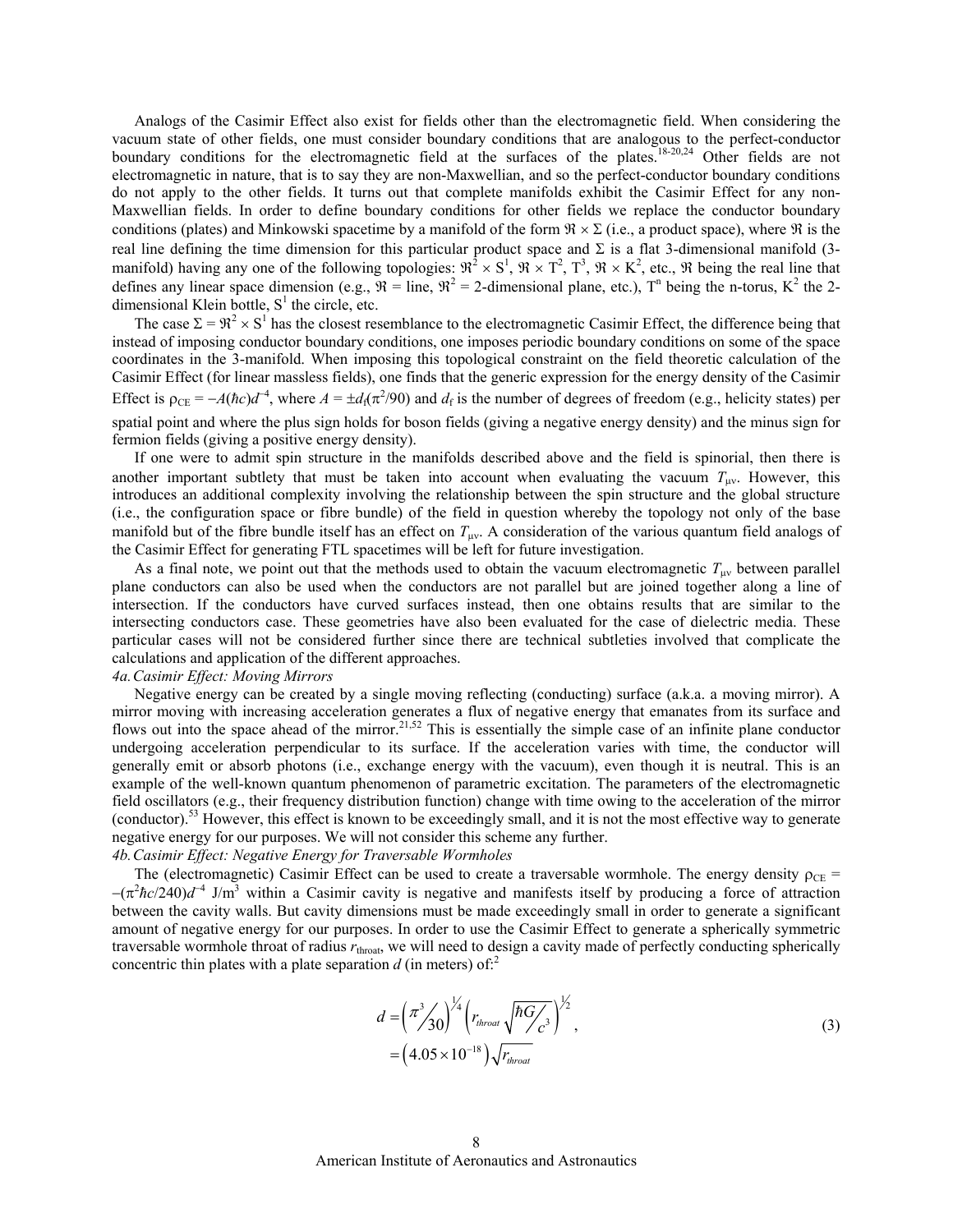where  $r_{\text{throat}}$  is in meters and  $G$  is the universal gravitation constant. To counteract the collapse of the cavity due to the Casimir Force acting between the plates, the plates will have equal electric charges placed upon them to establish adequate Coulomb repulsion. (In a detailed analysis the electrostatic energy required to support the Coulomb repulsion between the plates would be considered separately.) Equation (3) shows that a 1 km radius throat will require a cavity plate separation of 1.28  $\times$  10<sup>-16</sup> m (smaller than a nuclear diameter), and the energy density  $\rho_{EC}$ generated by this configuration is  $-4.83 \times 10^{36}$  J/m<sup>3</sup>. In contrast, a wormhole with a throat radius of 1 AU will require a plate separation of  $1.57 \times 10^{-12}$  m (or 35% smaller than the electron's Compton wavelength), and generate  $-2.16 \times 10^{20}$  J/m<sup>3</sup> of energy density. There is no technology known today that can engineer a cavity with such miniscule plate separations. In addition, such miniscule plate separations are unrealistic because the Casimir Effect switches over to the non-retarded field behavior ( $\sim d^{-3}$ ) of van der Waals forces when plate separations go below the wavelength ( $\approx$  15 nm) where they are no longer perfectly conducting.<sup>54</sup> We will not consider this scheme further. However, future work will be necessary to elucidate whether the various quantum field analogs of the Casimir Effect can provide a more reasonable technical solution.

# **III. A Brief Review of FTL Spacetimes**

In Sect. I we briefly described the two primary classes of FTL spacetimes found in GTR: traversable wormholes and warp drives. There are no other (credible) classes of FTL spacetimes having to do with GTR, higher dimensional D-Brane theory, or (credible) alternative theories of gravity (e.g., Puthoff's Polarizable-Vacuum General Relativity Theory, Yilmaz Theory, etc.). Investigators have discovered that GTR and all of the (credible) alternative theories of gravity are infested with traversable wormholes, time machines, and some form of a warp drive. The small number of proposed alternative FTL spacetimes are largely based on spurious physics and are thus highly suspect.

How does one study the physics of FTL spacetimes within the framework of GTR? When studying spacetime physics, the normal philosophy is to take the Einstein field equations, add some form of matter, make simplifying assumptions, and then solve to deduce what the geometry of spacetime will be. This is very difficult to do because there are ten nonlinear second-order partial differential equations with four redundancies (arbitrary choice of spacetime coordinates) and four constraints (stress-energy conservation). There is a tremendous body of research that takes exactly this approach, either analytically or numerically. However, this is not the best strategy for understanding FTL spacetimes. The appropriate strategy is to decide beforehand on a definition of the traversable wormhole or warp drive that you desire and decide what the spacetime geometry should look like. Given the desired geometry, use the Einstein field equations to calculate the distribution of matter required to set up this geometry. Then one should ask themselves whether the required distribution of matter is physically reasonable and whether it violates any basic rules of physics, etc. In the following sections we briefly outline the key results for traversable wormholes and warp drive spacetimes.

#### **A. Traversable Wormholes**

Traversable wormholes represent a class of exact metric solutions of Einstein's GTR field equations. The solutions are "exact" in the sense that no approximations requiring a plethora of physical assumptions have to be made to derive the appropriate spacetime geometry. To define a stable traversable wormhole one needs to define the desirable physical requirements it is to have in order to achieve the desired FTL travel benefit. The requirements we desire are the following: $1,3$ 

- 1. Travel time through the wormhole tunnel or throat should be  $\leq 1$  year as seen by both the travelers and outside static observers.
- 2. Proper time as measured by travelers should not be dilated by relativistic effects.
- 3. The gravitational acceleration and tidal-gravity accelerations between different parts of the travelers' body should be  $\leq 1$   $g_{\oplus}$  when going through the wormhole.
- 4. Travel speed through the tunnel/throat should be  $\leq c$ .
- 5. Travelers (made of ordinary matter) must not couple strongly to the material that generates the wormhole curvature; the wormhole must be threaded by a vacuum tube through which the travelers can move.
- 6. There is no event horizon at the wormhole throat.
- 7. There is no singularity of infinitely collapsed matter residing at the wormhole throat.

These requirements then lead us to define a spherically symmetric Lorentzian spacetime metric (i.e., invariant distance function in spacetime),  $ds^2$ , that prescribes the required traversable wormhole geometry:<sup>1,3</sup>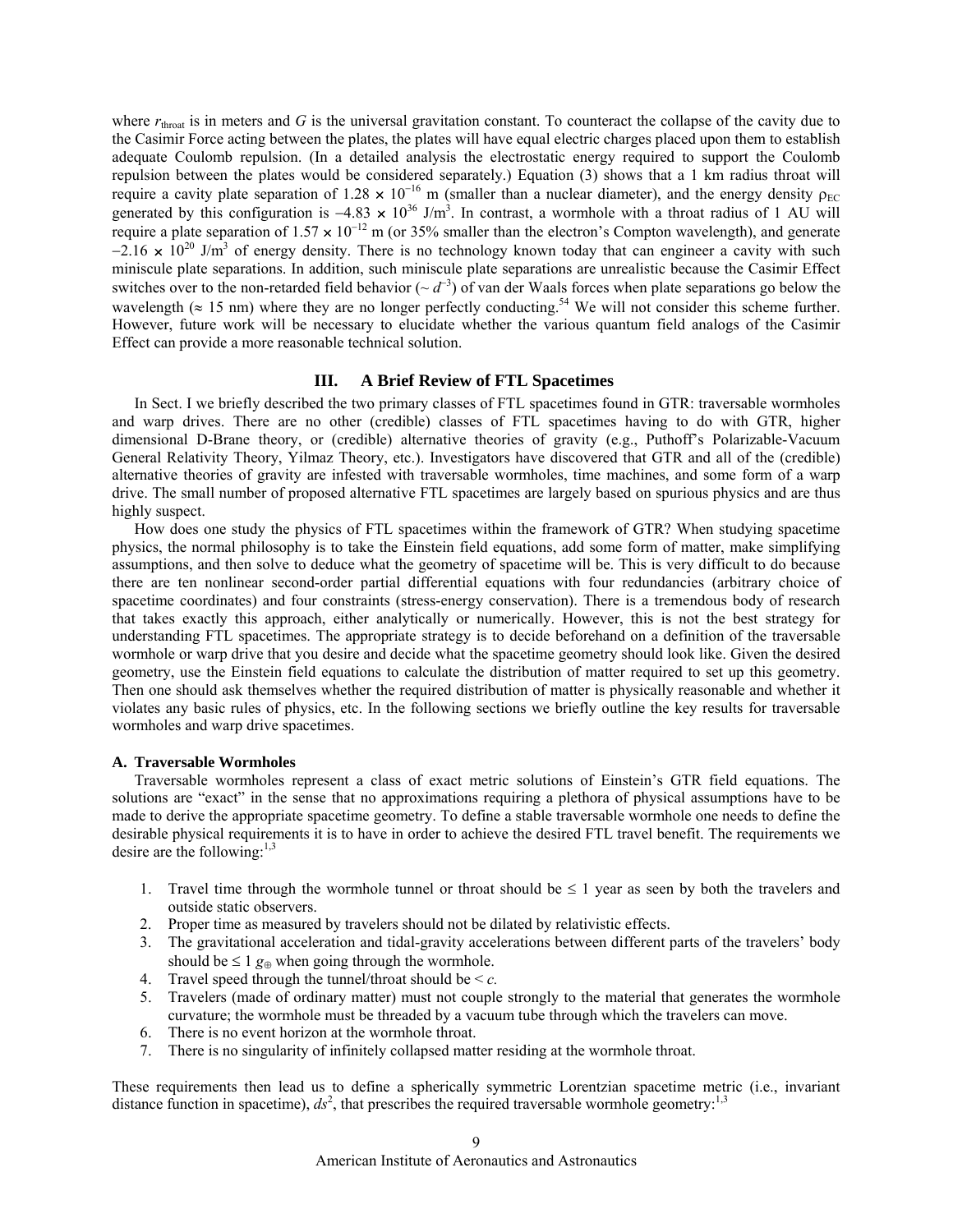$$
ds^{2} = -e^{2\phi(r)}c^{2}dt^{2} + [1-b(r)/r]^{-1}dr^{2} + r^{2}d\Omega^{2},
$$
\n(4)

where standard spherical coordinates are used (*r*:  $2\pi r$  = circumference;  $0 \le \theta \le \pi$ ;  $0 \le \varphi \le 2\pi$ ), *t* is time ( $-\infty < t < \infty$ ), *c* is the speed of light,  $d\Omega^2 = d\theta^2 + \sin^2\theta d\varphi^2$ ,  $\phi(r)$  is the freely specifiable redshift function that defines the proper time lapse through the wormhole throat, and  $b(r)$  is the freely specifiable shape function that defines the wormhole throat's spatial (hypersurface) geometry. The throat is spherically shaped. There are several variations of Eq. (4), which define traversable wormholes having different properties. The reader should consult Ref. 3 for further details.

Figure 1 shows two diagrams representing the embedded space (Flamm) representation of Eq. (4), which depicts the geometry of an equatorial  $(\theta = \pi/2)$  slice through space at a specific moment of time ( $t =$ const). The top of Fig. 1

shows the embedding diagram for a traversable wormhole that connects two different universes (i.e., an inter-universe wormhole). The bottom diagram in the figure is an intra-universe wormhole with a throat that connects two distant regions of our own universe. These diagrams serve to aide in visualizing traversable wormhole geometry and are merely a geometrical exaggeration.

There was originally one other criterion for defining a traversable wormhole, which was that it must be embedded within the surrounding (asymptotically) flat spacetime. However, Ref. 55 proved that it is only the behavior near the wormhole throat that is critical to understanding the physics, and that a generic throat can be defined without having to make all the symmetry assumptions and without assuming the existence of an asymptotically flat spacetime in which to embed the wormhole. Therefore, one only needs to know the generic features of the geometry near the throat in order to guarantee violations of the NEC for certain open regions near the throat. So we are free to place our wormhole anywhere in spacetime we want to because it is only the geometry and physics near the throat that matters for any analysis. This fact led to the development of a number of different traversable wormhole



**Figure 1. Inter-Universe Wormhole (top) and Intra-Universe Wormhole (bottom).** 

throat designs that are cubic shaped, polyhedral shaped, flat-face shaped, generic shaped, etc. The reader should consult Ref. 3 for a complete technical review of the various types (and shapes) of traversable wormhole solutions found in GTR.

We know that we need exotic or negative energy to create and thread open a traversable wormhole. So in this regard, we ask what kind of wormhole can one make with less effort. To answer this question we can relate the local wormhole geometry to the global topological invariant of the spacetime via the Gauss-Bonnet Theorem.<sup>56</sup> In the Gauss-Bonnet Theorem the local wormhole geometry is quantified by the energy density, *U* (in dimensionless geometrodynamic units,  $\hbar = G = c = 1$ ), threading the wormhole throat plus a spatial curvature constant (for the throat). The global topological invariant of spacetime is quantified by the Euler Number,  $\chi_c$ , which is itself defined in terms of the genus, *g*, representing the number of handles or throats (or tunnels) a wormhole can be assigned. These two topological quantities are related via  $\chi_e = 2(1-g)$ . Therefore, the (static) wormhole Gauss-Bonnet relation is given by  $U \le \chi_e/4$  or  $U \le (1-g)/2^{56}$  (The case for dynamic traversable wormholes has results that are not too dissimilar from the static case.) This relation will help us to decide if we want to build a traversable wormhole having one throat, or two or more throats, and at what energy cost this will incur.

The following is the result of our analysis for traversable wormholes having:

a) 1-handle/throat (i.e., flat torus or spherical wormhole topology) giving  $g = 1$ , thus  $\chi_e = 0$ , and so  $U \le 0$ .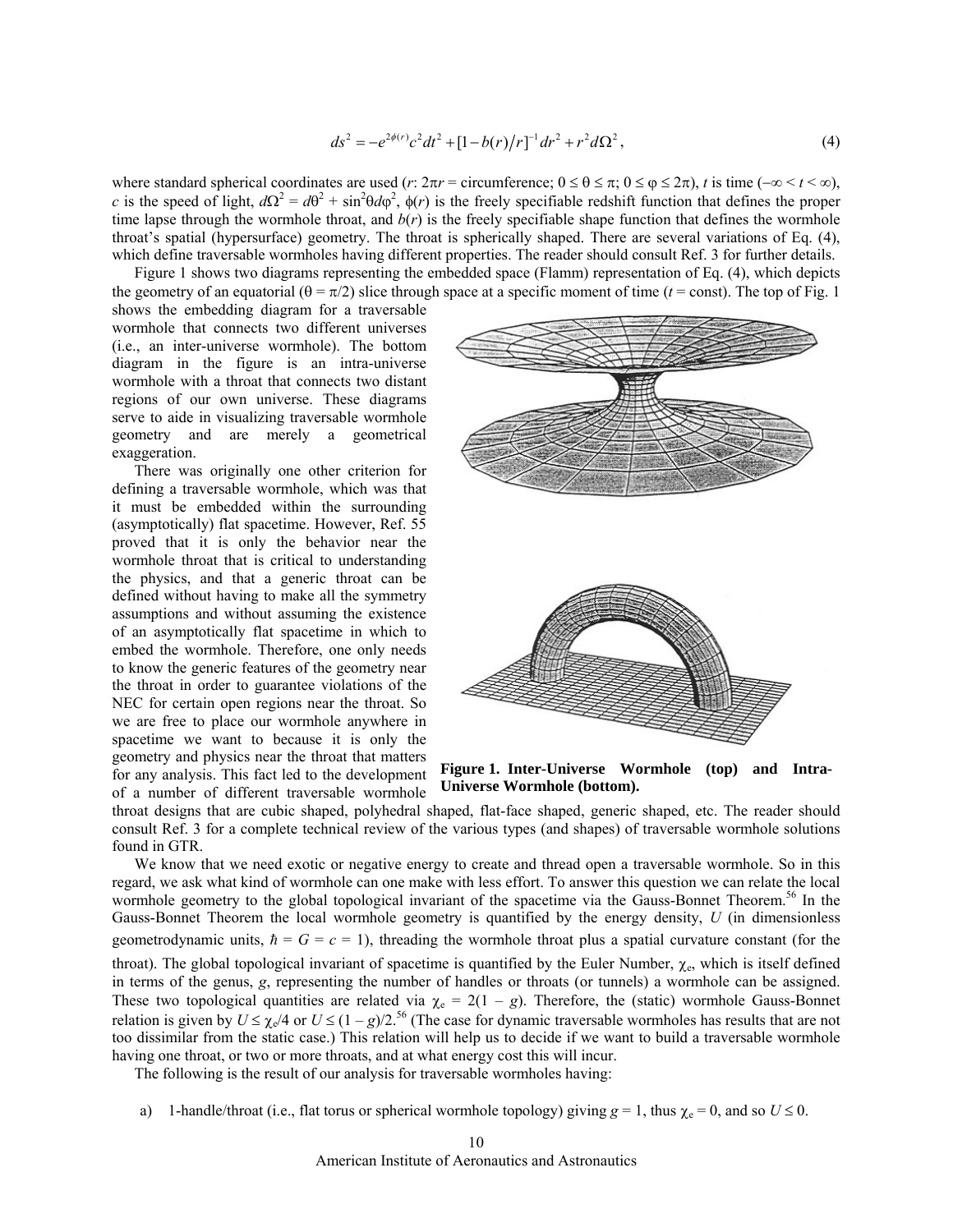- b) 2-handles/throats giving  $g = 2$ , thus  $\chi_e = -2$ , and so  $U \le -1/2$ .
- c) 3-handles/throats giving  $g = 3$ , thus  $\chi_e = -4$ , and so *U* ≤ −1; and so on.

It is clear from this that as the number of wormhole handles/throats increases the amount of negative energy required to create the wormhole will grow larger in magnitude. This is an undesirable demand on our putative negative energy generator. It is clear then that item (a) defines the most desirable engineering solution we can hope for: a 1-handle/throat traversable wormhole that will require zero or (arbitrarily) little negative energy to create. The magnitude of energy condition violations and the amount of negative energy required to build a traversable wormhole will be addressed in Sec. IV.

#### **B. Warp Drives**

M. Alcubierre<sup>5</sup> derived a spacetime metric motivated by cosmological inflation that would allow arbitrarily short travel times between two distant points in space. The "warp drive" metric uses coordinates (*t*, *x*, *y*, *z*) and curve (or worldline)  $x = x_{sh}(t)$ ,  $y = 0$ ,  $z = 0$ , lying in the *t*-*x* plane passing through the origin. Note that  $x_{sh}$  is the *x*-axis coordinate position of the moving spaceship (or warp bubble) frame. The metric,  $ds^2$ , specifying this spacetime is:<sup>5</sup>

$$
ds^{2} = -c^{2}dt^{2} + [dx - v_{sh}(t)f(r_{sh})dt]^{2} + dy^{2} + dz^{2},
$$
\n(5)

where  $v_{sh}(t) \equiv dx_{sh}(t)/dt$  is the speed associated with the curve (or warp bubble speed),  $r_{sh} \equiv [(x - x_{sh}(t))^2 + y^2 + z^2]$  is the Euclidean distance from the curve. The warp bubble shape function  $f(r_{sh})$  is any smooth positive function that satisfies  $f(0) = 1$  and decreases away from the origin to vanish when  $r_{sh} > R$  for some R. The geometry of each spatial slice is flat, and spacetime is flat where  $f(r_{sh})$  vanishes but is curved where it does not vanish.

The driving mechanism of Eq.  $(5)$  is the York extrinsic time, 9. This quantity is defined as:<sup>5</sup>

$$
\mathcal{G} = \frac{v_{sh}}{c} \frac{x_{sh}}{r_{sh}} \frac{df}{dr_{sh}}.
$$
\n(6)

The 9 behavior of the warp drive bubble provides for the simultaneous expansion of space behind the spacecraft and a corresponding contraction of space in front of the spacecraft. Figure 2 illustrates the 9 behavior of the warp drive



**Figure 2. York Extrinsic Time (**ϑ**) Plot.**

bubble geometry. Thus the spacecraft is enveloped within a warp bubble and can be made to exhibit an arbitrarily large FTL speed  $(v_{\rm sh} >> c)$ as viewed by external coordinate observers. Even though the worldlines inside the warp bubble region are spacelike for all external observers, the moving spaceship (warp bubble) frame itself never travels outside of its local comoving light cone and thus does not violate Special Relativity.

Other investigators have designed warp drive metrics similar to Eq. (5) but with some modifications to the geometry and corresponding negative energy requirement. 57-64 Reference 65 gives one example of how Alcubierre's warp drive can be reinterpreted in extra-dimensional D-Brane theory as a spacetime expansion boost (i.e., like a scalar multiplier acting) on the initial spacecraft speed. This mechanism recasts the warp drive energy requirement into the equation of state for dark energy (a.k.a. the cosmological vacuum energy) whereby there is no negative energy density, but only negative pressure, that is

required to build the warp drive bubble. Reference 66 is another example whereby Alcubierre's warp drive can be engineered via an effective (broken) supersymmetry Casimir energy in extra-dimensional D-Brane theory. Finally, Puthoff<sup>67</sup> showed that Alcubierre's warp drive is a particular case of a broad, general approach that is called "metric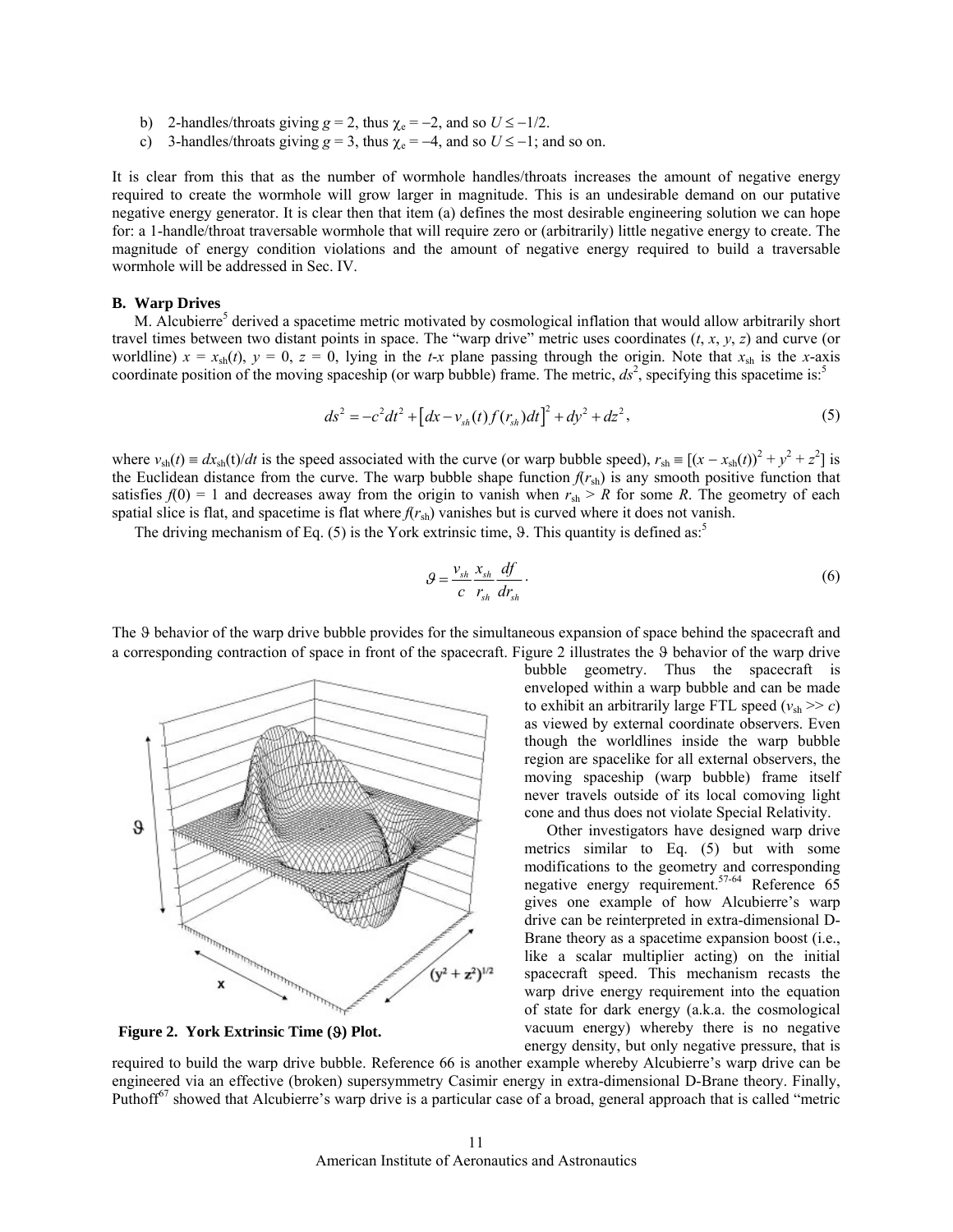engineering," the details of which provide support for the concept that reduced-time interstellar travel is not fundamentally constrained by physical principles. The magnitude of energy condition violations and the amount of negative energy required to build an Alcubierre-type warp drive will be addressed in the next section.

## **IV. The Make or Break Issues**

## **A. Negative Energy Requirements and Energy Condition Violations**

We know how to make small quantities of negative energy in the lab. But we do not know if it is possible to make large quantities of negative energy. It was pointed out in Sec. II that one, some, or all of the energy conditions must be violated in order to build a FTL spacetime. And we also cautioned that this was not a showstopper because the energy conditions have all been violated by nature or by lab experiment prior to their formulation. However, the reader should be forewarned that there are a number of published claims that energy condition violations can be avoided. These claims are just semantic games whereby investigators universally invoke the following scenario: divide the total stress-energy into weird matter plus normal matter, push all the energy condition violations into the weird matter so that the normal matter does not violate the energy conditions. This is completely spurious physics and should be ignored.

## *1. Traversable Wormhole Requirements*

Traversable wormhole throats violate the NEC (or ANEC). So we ask how big a violation is required. The answer is that we only need to calculate the amount of negative energy that will be needed to generate and hold open a wormhole throat. A simple formula for short-throat wormholes using the thin shell formalism gives this quantity in terms of the equivalent mass (note: the energy density derived from the GTR field equations is too complex to use): $3$ 

$$
M_{wh} = -\frac{r_{throat} c^2}{G}
$$
  
= -(1.35×10<sup>27</sup> kg)  $\frac{r_{throat}}{1 meter}$ ,  
= -(0.71M<sub>J</sub>)  $\frac{r_{throat}}{1 meter}$  (7)

where  $M_{wh}$  is the (equivalent) mass required to build the wormhole,  $r_{\text{throat}}$  is a suitable measure of the linear dimension (radius) of the throat, and  $M_J$  is the mass of the planet Jupiter. One can also obtain the required energy,  $E_{wh}$ , by multiplying both sides of Eq. (7) by  $c^2$ . Equation (7) shows that a mass of  $-0.709M_J$  will be required to build a wormhole 1 meter in size. As the

wormhole size increases, the mass requirement grows negative-large. Table 2 presents a tabulation of the required negative (equivalent) mass as a function of sample wormhole throat sizes. After being alarmed by the magnitude of this, one should note that *M*wh is not the total mass of the wormhole as seen by remote observers. The non-linearity of the Einstein field equations dictates that the total mass is zero (actually, the total net mass being positive,

| Table 2. Negative Mass Required for Traversable Wormhole |  |
|----------------------------------------------------------|--|
|----------------------------------------------------------|--|

| Wormhole throat radius, $r_{\text{throat}}$                                         | Required mass, $M_{wh}$ |  |
|-------------------------------------------------------------------------------------|-------------------------|--|
| (m)                                                                                 |                         |  |
| 1000                                                                                | $-709.9 M_{\rm J}$      |  |
| 100                                                                                 | $-71 M_{\rm J}$         |  |
| 10                                                                                  | $-7.1 M_{\rm I}$        |  |
|                                                                                     | $-0.71 M_{\rm J}$       |  |
| 0.1                                                                                 | $-22.6 M_{\oplus}$      |  |
| 0.01                                                                                | $-2.3$ $M_{\oplus}$     |  |
| $M_{\rm J}$ = 1.90 × 10 <sup>27</sup> kg, $M_{\oplus}$ = 5.98 × 10 <sup>24</sup> kg |                         |  |

negative or zero in the Newtonian approximation depending on the details of the negative energy configuration constituting the wormhole system). Finally, Ref. 68 demonstrated the existence of spacetime geometries containing traversable wormholes that are supported by arbitrarily small quantities of negative energy, and this was proved to be a general result. Therefore, fortunately, we can safely ignore Eq. (7) and Table 2. We will expand on this further in Section IVB.

# *2. Warp Drive Requirements*

Warp drives violate the WEC and NEC (also the DEC and SEC). The amount of negative energy required to create a warp bubble gives a measure of the WEC/NEC violations. Because the energy *density* for the Alcubierre<sup>5</sup>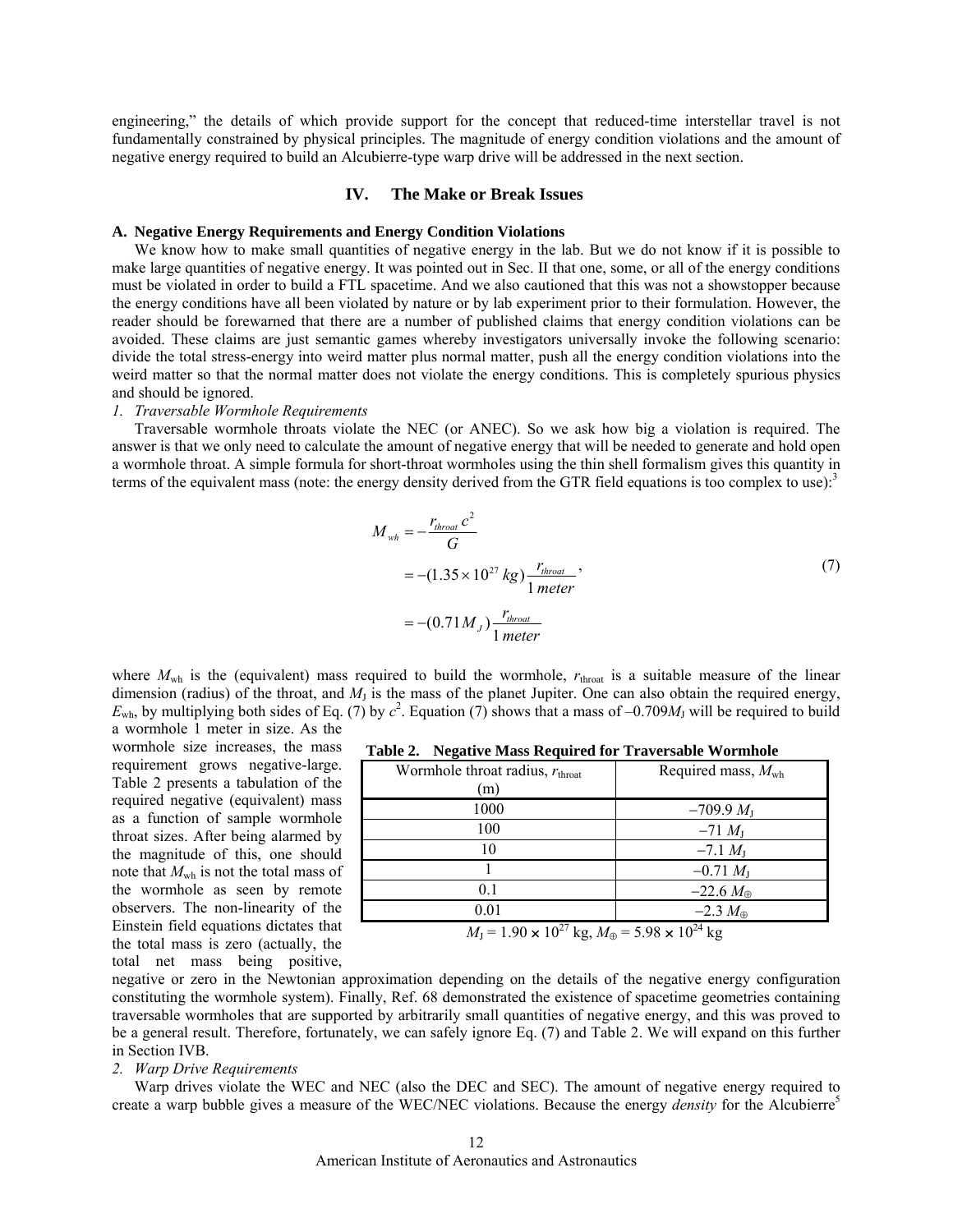(and Natário $^{69}$ ) warp drive that is derived from the GTR field equations is too complex to use, we instead use a more simple formula to express the net energy required,  $E_{\text{warp}}$ , to build a warp bubble around a spaceship:<sup>70</sup>

$$
E_{warp} = -\frac{v_{warp}^2 c^4 R^2 \sigma}{G},
$$
  
= -\left(1.21 \times 10^{44}\right) v\_{warp}^2 R^2 \sigma (8)

where  $v_{\text{warp}}$  [ $v_{\text{warp}}$ : (0,∞)] is the dimensionless speed of the warp bubble,  $R$  (> 0) is the radius of the warp bubble, and  $\sigma$  (> 0) is proportional to the inverse of the warp bubble wall thickness  $\Delta$  (i.e.,  $\sigma \sim 1/\Delta$ ). One can also obtain the

| Warp Factor, $v_{\text{warp}}$                  | Required $E_{\text{warp}}$ |  |  |
|-------------------------------------------------|----------------------------|--|--|
|                                                 |                            |  |  |
| $10^{-5}$ (= 3 km/sec)                          | $-3.03 \times 10^{40}$     |  |  |
| $10^{-4}$ (= 30 km/sec)                         | $-3.03 \times 10^{42}$     |  |  |
| $0.01$ (= 3,000 km/sec)                         | $-3.03 \times 10^{46}$     |  |  |
| $0.5$ (= 150,000 km/sec)                        | $-7.59 \times 10^{49}$     |  |  |
| $1$ (= speed of light)                          | $-3.03 \times 10^{50}$     |  |  |
| $2 (= 600,000$ km/sec)                          | $-1.21 \times 10^{51}$     |  |  |
| $10 (= 3.0 \times 10^6 \text{ km/sec})$         | $-3.03 \times 10^{52}$     |  |  |
| $100 (= 3.0 \times 10^7 \text{ km/sec})$        | $-3.03 \times 10^{54}$     |  |  |
| $10^{3} - 1$<br>$\Lambda$ counts to $D = 50$ in |                            |  |  |

**Table 3. Negative Energy Required for Warp Bubble**

Assume:  $R = 50$  m,  $\sigma = 10^3$  m<sup>-1</sup>

equivalent mass,  $M_{\text{warp}}$ , by dividing both sides of Eq.  $(8)$  by  $c^2$ . Equation  $(8)$  characterizes the amount of negative energy that one needs to localize in the walls of the warp bubble. Table 3 presents a tabulation of the required negative energy as a function of the "warp factor,"  $v_{\text{warp}}$ . One can compare the values of  $E_{\text{warp}}$  in the table with the (positive) mass-energy contained in the Sun  $(1.79 \times 10^{47} \text{ J})$ . The consequence of Eq. (8) and Table 3 is that if one wants to travel at hyperlight speeds, then the warp bubble energy requirement will be an enormous negative number. And this remains true even if one engineers an (arbitrarily low) sublight speed warp bubble. Engineering a warp drive bubble is quite daunting given these results.

One further complication arises from the serious flaw that was discovered in the Alcubierre and Natário warp drives by F. Lobo and M. Visser.<sup>70</sup> They point out that in the original version of the warp field,

the point at the center of the warp bubble moves on a geodesic and is massless. The spaceship is always treated as a test particle in Alcubierre's warp drive and all other incarnations of it. Lobo and Visser corrected this flaw by constructing a more realistic model of the warp drive spacetime by applying linearized gravity to the weak-field warp drive case and testing the energy conditions to first and second orders of *v*<sub>warp</sub>. The fundamental basis of their model is that it specifically includes a finite mass spaceship that interacts with the warp bubble. Their results verified that all warp drive spacetimes violate the energy conditions and will continue to do so for arbitrarily low warp bubble speed. They also found that the energy condition violations in this class of spacetimes is generic to the form of the geometry under consideration and is not a side-effect of the superluminal properties. Based on these facts plus Eq. (8) and Table 3, it appears that for all conceivable laboratory experiments in which negative energy can be created in very small amounts, the warp bubble speed will be absurdly low. It therefore appears unlikely that warp drives will ever prove to be technologically practical unless new warp bubble geometries or ways to generate astronomical amounts of negative energy are found.

## **B. Quantum Inequalities and Spatial Distributions of Negative Energy**

The Quantum Inequalities (QI) conjecture is an ad hoc extension of the Heisenberg Uncertainty Principle to curved spacetimes. A small cottage industry of research has formed around this one topic alone. The literature is too numerous to cite here but the reader should consult Refs. 6 and 41 for detailed information. The QI conjecture relates (via model dependent time integrals of the energy density along geodesics) the energy density of a free quantum field and the time during which this energy density is observed. This conjecture was devised as an attempt to quantify the amount of negative energy or energy condition violations required to build a FTL spacetime. Investigators have invoked the QI to rule out many of the macroscopic wormhole and warp drive spacetimes. When generating negative energy the QI postulate that: a) the longer the pulse of negative energy lasts, the weaker it must be; b) a pulse of positive energy must follow and the magnitude of the positive pulse must exceed that of the initial negative pulse; and c) the longer the time interval between the two pulses, the larger the positive pulse must be. This actually sounds quite reasonable on energy conservation grounds until one discovers that the Casimir Effect and its non-Maxwellian quantum field analogs violate all three conditions. There are also a number of squeezed vacuum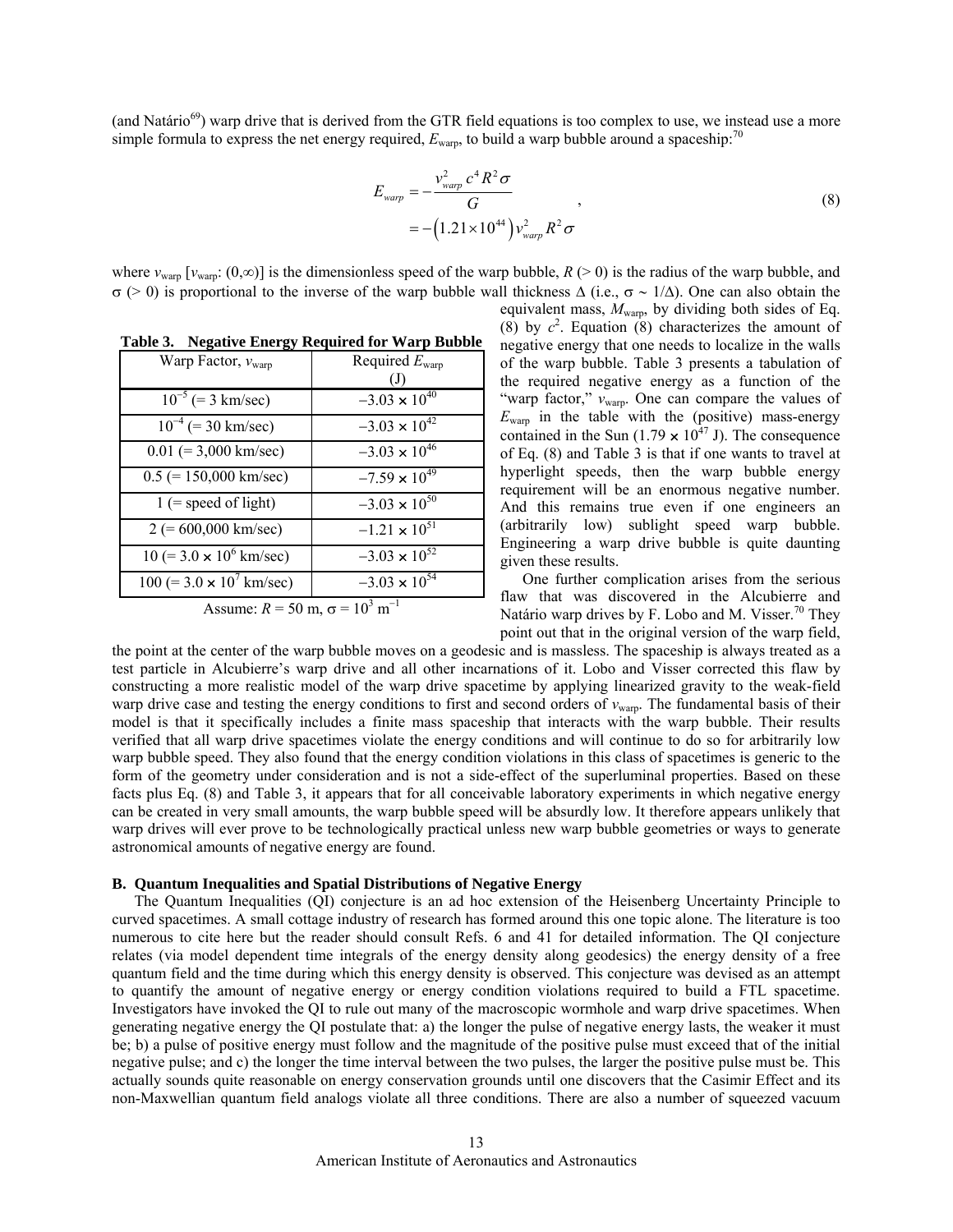sources and Dirac field states that manifestly violate all three conditions. Cosmological inflation, cosmological particle production, the conformal anomaly, and gravitational vacuum polarization also violate the QI. M. Visser $T<sup>1</sup>$ also points out that observational data indicate that large amounts of "exotic matter" are required to exist in the universe in order to account for the observed cosmological evolution parameters. The QI have also not been verified by laboratory experiments. The assumptions used to derive the QI and the efficacy of their derivation for various cases has been called into question by numerous investigators. S. Krasnikov<sup>72</sup> constructed an explicit counterexample for generalized FTL spacetimes showing that the relevant QI breaks down even in the simplest FTL cases. Therefore, the QI conjecture is flawed and we will not consider it any further.

It turns out that S. Kar, N. Dadhich and M. Visser<sup>61,68,70,73</sup> developed a superior way to properly quantify the amount of negative energy or energy condition violations required to build a FTL spacetime. They propose a quantifier in terms of a spatial volume integral, which amounts to calculating the following definite integrals: $68,70,73$ 

$$
\int \rho_E dV; \quad \int (\rho_E + p_i) dV \tag{9}
$$

with an appropriate choice of the integration measure  $dV$  [ $4\pi r^2 dr$  or  $(g_{\text{metric}})^{1/2} dr d\theta d\varphi$ ]. The amount of energy condition violation is defined as the extent to which Eq. (9) can become negative. The value of Eq. (9) provides information about the total amount of energy condition violating matter that must exist for any given FTL spacetime under examination. It was further shown that Eq. (9) can be adjusted to become vanishingly small by appropriate choice of parameters; therefore, examples can be constructed whereby the energy condition violation can be made arbitrarily small. But the violation cannot be made to vanish entirely.

Equation (8) is also a consequence of Eq. (9). Coupling of the finite spaceship mass with the warp bubble leads to the (quite reasonable) condition that the net total energy stored in the warp field be less than the total mass-energy of the spaceship itself, which places a strong constraint upon the (dimensionless) speed of the warp bubble:<sup>70</sup>

$$
\nu_{\text{warp}} \leq \left[ \frac{G}{c^2} \left( \frac{M_{\text{ship}}}{R_{\text{ship}}} \frac{R_{\text{ship}} \Delta}{R^2} \right) \right]^{1/2} \times \left[ \left( 7.41 \times 10^{-28} \right) \left( \frac{M_{\text{ship}} \Delta}{R^2} \right) \right]^{1/2} \tag{10}
$$

where  $M_{\text{shin}}$  and  $R_{\text{shin}}$  are the mass and size of the spaceship, respectively. (One can multiply Eq. (10) by *c* to convert to MKS units of speed.) Equation (10) indicates that for any reasonable values of the engineering parameters inside the brackets,  $v_{\text{warp}}$  will be absurdly low. This result is due to the intrinsic nonlinearity of the Einstein field equations.

Equation (9) also gives the result that traversable wormholes require arbitrarily small amounts of negative energy to build (whereby Eq. (7) serves only as a gross upper limit) such that within a wormhole spacetime we must have that: $68$ 

$$
\rho_E = 0 \, ; \quad \int_C p_r \, dV \to 0 \, , \tag{11}
$$

where  $p<sub>r</sub>$  is the outward radial pressure required to hold the wormhole throat open. We should point out that the Gauss-Bonnet Theorem (Sect. IIIA) predicted this result beforehand. Equation (11) is a result that is also due to the intrinsic nonlinearity of the Einstein field equations. This nonlinearity also impacts the coupling of a finite spaceship mass with each side of a wormhole's throat (or the mouth on each side of the throat) leading to a specialized mass conservation law for the combined system of spacecraft and wormhole: when finite mass spaceships traverse a wormhole they alter the (equivalent) mass of the wormhole mouths they pass through.<sup>3</sup> The entrance mouth absorbing the spacecraft gains (equivalent) mass while the exit mouth emitting it loses (equivalent) mass.<sup>[†](#page-13-0)</sup> (This mass coupling and conservation law takes into account the possibility that spaceships traversing the wormhole may lose or gain some kinetic energy in the process, and it is assumed that the two mouths are sufficiently far apart that their mutual gravitational interaction is negligible.) This unusual result suggests, but does not prove, the possibility of a fundamental limit on the total mass that can traverse a wormhole. The coupled mass conservation law shows

<span id="page-13-0"></span><sup>–&</sup>lt;br>† Similar coupling and conservation results hold for the case of electrically charged matter that traverses a (charged or uncharged) wormhole.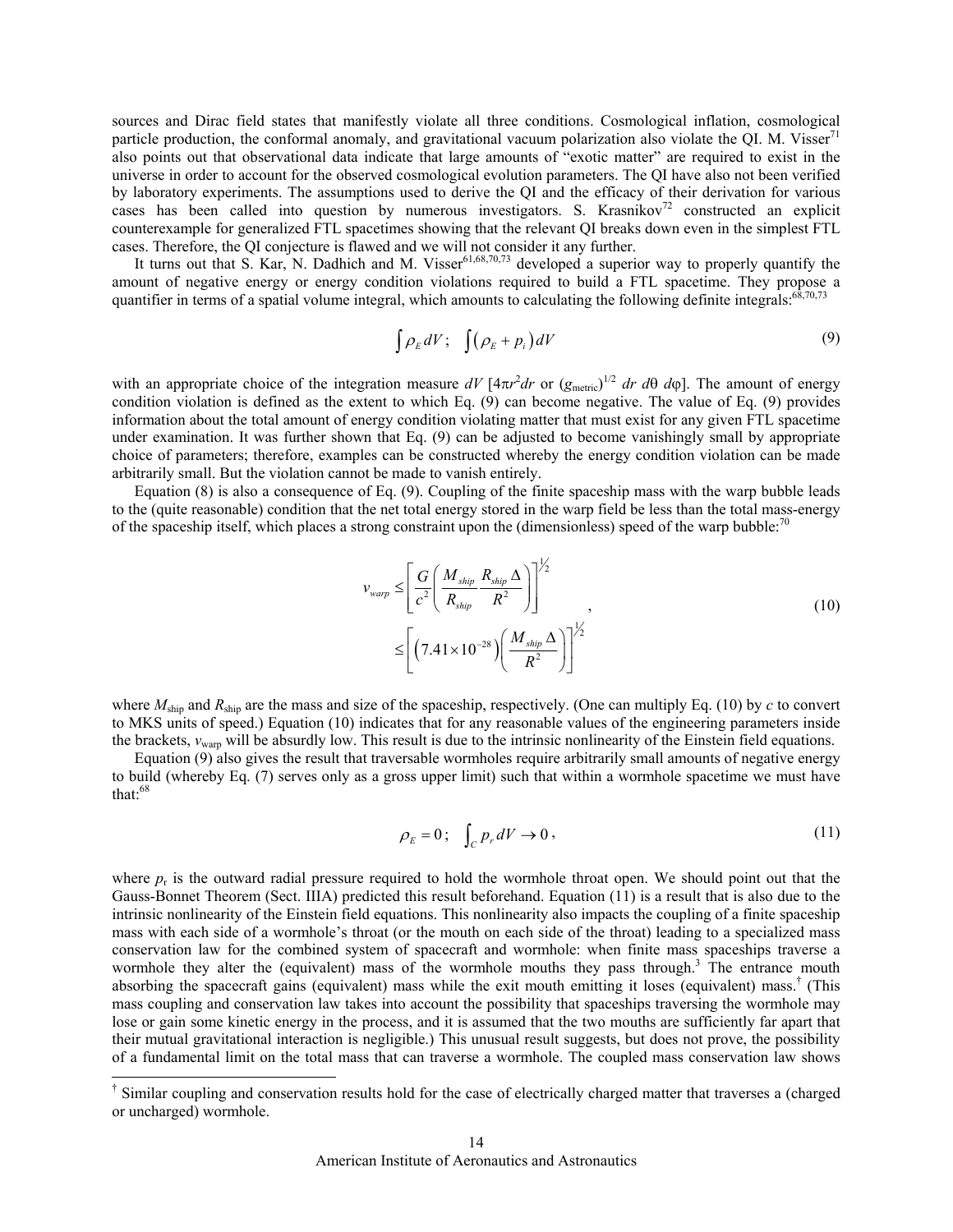that for a sufficiently large net transfer of mass the final (equivalent) mass of the exit mouth becomes negative. This is actually a beneficial result because ANEC violations are required just to hold the wormhole throat open in the first place. If it appears that a runaway reaction might occur, then it would be prudent for wormhole engineers to simply "turn off" the wormhole for a brief moment and then "turn it back on" (i.e., "reset" the wormhole) to restart space transportation operations. It is on the basis of the foregoing discussion that we can say with confidence that traversable wormholes are the most viable form of FTL transport.

On physical grounds Eq. (9) appears to be the correct negative energy/energy condition violation quantifier. However, further work is needed to establish whether Eq. (9) is the correct quantifier to use overall and whether all (averaged) energy condition theorems can be extended to include it.

On another note, A. Borde, L. Ford and T. Roman<sup>74</sup> have recast the QI conjecture into a new program which seeks to study the allowed spatial distributions of negative energy density in quantum field theory. Their study models free (massless) scalar fields in flat 2-dimensional Minkowski spacetime. Several explicit examples of spacetime averaged QI were studied to allow or rule out some particular model (spatial) distributions of negative energy. Their analysis showed that some geometric configurations of negative energy can either be ruled out or else constrained by the QI restrictions placed upon the allowable spatial distributions of negative energy. And there were found to be allowable negative energy distributions in which observers would never encounter the accompanying positive energy distribution. The extent to which these results for a flat 2-dimensional spacetime can be generalized to 4-dimensional curved spacetime remains unsolved (i.e., it is not yet clear if this can be solved). Therefore, we can still safely ignore the QI.

## **C. Observing Negative Energy in the Lab**

Negative energy should be observable in lab experiments. The presence of naturally occurring negative energy regions in space is predicted to produce a unique signature corresponding to lensing, chromaticity and intensity effects in micro- and macro-lensing events on galactic and extragalactic/cosmological scales.75-80 It has been shown that these effects provide a specific signature that allows for discrimination between ordinary (positive mass-energy) and negative energy lenses via the spectral analysis of astronomical lensing events. Theoretical modeling of negative energy lensing effects has led to intense astronomical searches for naturally occurring traversable wormholes in the universe. Computer model simulations and comparison of their results with recent satellite observations of gamma ray bursts (GRBs) has shown that putative negative energy (i.e., traversable wormhole) lensing events very closely resemble the main features of some GRBs. Other research has found that current observational data suggest that large amounts of naturally occurring "exotic matter" must have existed sometime between the epoch of galaxy formation and the present in order to (properly) quantitatively account for the "age-of-the-oldest-stars-in-the-galactic halo" problem and the cosmological evolution parameters.<sup>71</sup>

When background light rays strike a negative energy lensing region, they are swept out of the central region thus creating an umbra region of zero intensity. At the edges of the umbra the rays accumulate and create a rainbow-like caustic with enhanced light intensity. The lensing of a negative energy region is not analogous to a diverging lens because in certain circumstances it can produce more light enhancement than does the lensing of an equivalent positive mass-energy region. Real background sources in lensing events can have non-uniform brightness distributions on their surfaces and a dependency of their emission with the observing frequency. These complications can result in chromaticity effects, i.e., in spectral changes induced by differential lensing during the event. The quantification of such effects is quite lengthy, somewhat model dependent, and with recent application only to astronomical lensing events. Suffice it to say that future work is necessary to scale down the predicted lensing parameters and characterize their effects for lab experiments in which the negative energy will not be of astronomical magnitude. Present ultrahigh-speed optics and optical cavities, lasers, photonic crystal (and switching) technology, sensitive nano-sensor technology, and other techniques are very likely capable of detecting the very small magnitude lensing effects expected in lab experiments.

A non-optical scheme for detecting negative energy in experiments was recently reported by P. C. W. Davies and A. C. Ottewill<sup>81</sup> who studied the response of switched particle detectors to static negative energy densities and negative energy fluxes. Their model is based on a free (massless) scalar field in flat 4-dimensional Minkowski spacetime and utilized a simple generalization of the standard monopole detector, which is switched on and off to concentrate the measurements on periods of isolated negative energy density (or negative energy flux). The detector model includes an explicit switching factor whereby five different switching functions (based on data windowing theory) are defined and evaluated. In order to isolate the effects of negative energy a comparison is made for the response of a detector switched on and off during a period of negative energy density (or negative energy flux) and that switched on and off in the vacuum. The results shed light on the response of matter (detectors) to pulses of negative energy of finite duration, and they showed that negative energy should have the effect of enhancing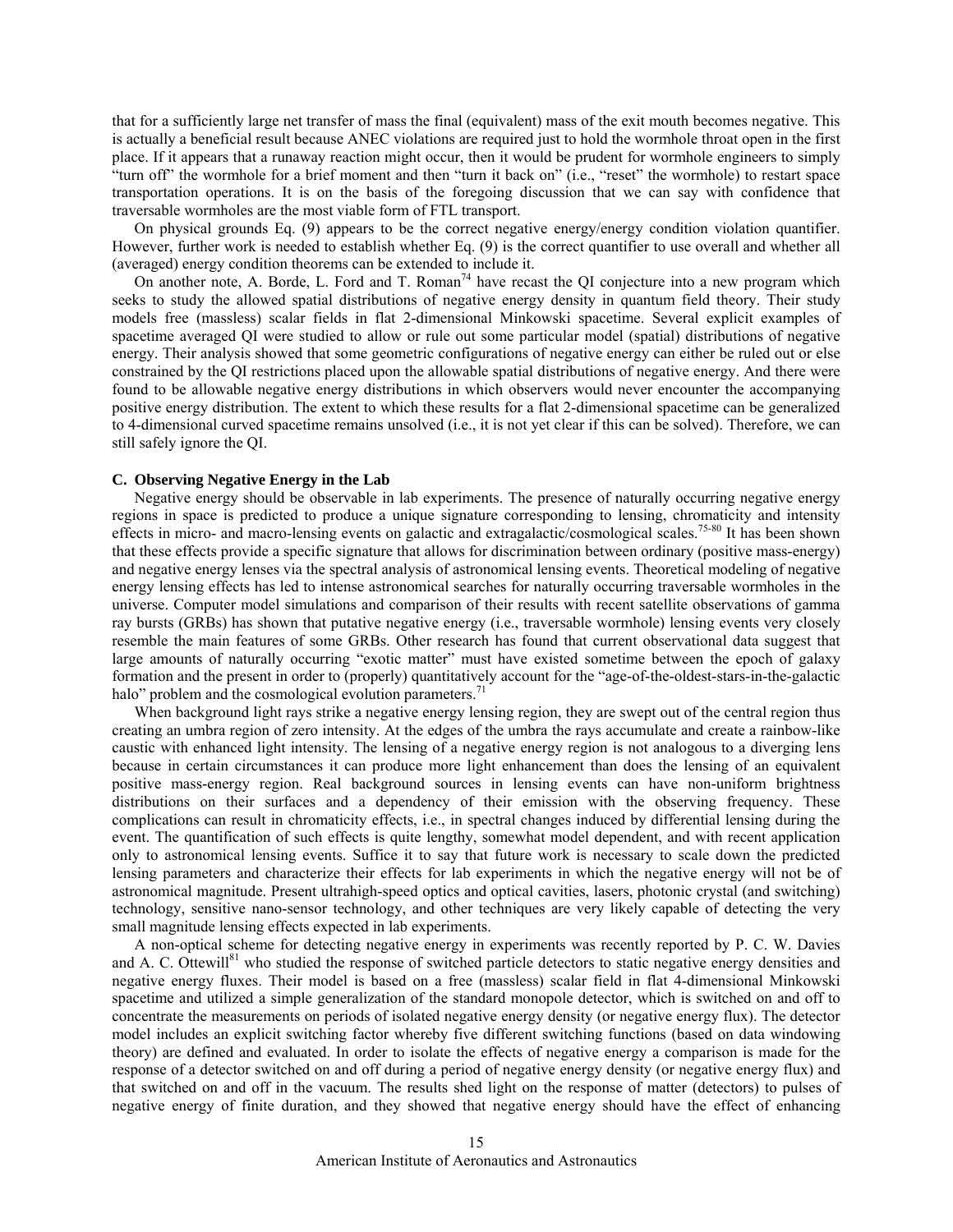deexcitation (i.e., induce cooling) of the detector. This is the opposite of our experience with detectors which undergo excitation when encountering "normal" matter or energy, and isolated detectors placed in a vacuum naturally cool due to the usual thermodynamic reasons. But Davies and Ottewill point out that the enhanced cooling effect they discovered cannot be used to draw a thermodynamic conclusion because their modeling was restricted to first order in perturbation theory. It is not possible at first order to determine whether the enhanced cooling effects are due to the small violation of energy conservation expected in any process in which a general quantum state collapses to an energy eigenstate, or whether they predict a systematic reduction in the energy of the detector which has serious thermodynamic implications. However, Davies and Ottewill point out that their results are model dependent and they found for their standard monopole detector model that there is not always a simple relationship between the strength of the negative energy density/flux and the behavior of the detector. Future work will be necessary to clear up these issues.

#### **D. Time Machines and FTL Causality Issues**

Simply put, any closed timelike curve (CTC), not necessarily a geodesic, in spacetime defines a time machine. Traversable wormholes imply time machines, and this discovery spawned an entirely new cottage industry of research on time machines.<sup>2,3</sup> Given a traversable wormhole, it appears to be very easy to build a time machine, although it will require a Herculean effort to induce a time shift between the two wormhole mouths (via Special Relativistic or General Relativistic time dilation techniques). Comprehensive theoretical studies show that the creation of a time machine might be the generic fate of a traversable wormhole.<sup>3</sup> One should not become alarmed by this revelation because it is a well known and widely accepted fact that classical (and semi-classical) general relativity is infested with time machines whereby there are numerous spacetime geometry solutions that exhibit time travel and/or have the properties of time machines.<sup>3</sup> It should be pointed out that various alternative theories of gravity, and quantum gravity models, are also infested with time machines, traversable wormholes, and warp drives. Because we are only interested in exploiting (static or dynamic) traversable wormholes to facilitate FTL travel between planets or stars we will not consider their time machine properties any further. It might be worth revisiting this topic only when a traversable wormhole can be successfully created in the lab (or in space).

Not surprisingly, warp drives also engender the appearance of CTCs.<sup>31,82</sup> Technical fixes have been proposed to mitigate against the formation of CTCs in and around the warp bubble by performing some minor modification(s) to the warp field geometry. However, since we previously showed that warp drives may not be technologically practical to implement, we will not consider this issue any further.

As a final note, there has been ongoing controversy within the physics community over the effects of FTL motion on causality. As this topic is beyond the scope of the present study, I will make only three points in this regard: 1) there are no grounds for microcausality violations in accordance with Ref. 83; 2) a new definition of causality is in order for FTL phenomena; and 3) investigators have found that CTCs/time machines do not affect Gauss's Theorem, and thus do not affect the derivation of global conservation laws from differential ones.<sup>84</sup> The standard conservation laws remain globally valid while retaining a natural quasi-local interpretation for spacetimes possessing time machines (for example, asymptotically flat wormhole spacetimes). K. Thorne<sup>85</sup> states that it may turn out that causality is violated at the macroscopic scale. Even if causality is obeyed macroscopically, then quantum gravity might offer finite probability amplitudes for microscopic spacetime histories possessing time machines. L. Li and J. Gott<sup>86</sup> found a self-consistent vacuum for quantum fields in Misner space (a simple flat space with CTCs) for which the renormalized stress-energy tensor is regular (in fact zero) everywhere. This implies that CTCs could exist at least at the level of semi-classical quantum gravity theory. Therefore, FTL causality paradoxes are just a reflection of our ignorance or inadequate comprehension of the physics of chronology and causality.

#### **V. Conclusion**

FTL spacetimes hold the promise of allowing mankind to reach the far planets and stars in our galaxy within a human lifetime in order to fulfill "the compelling urge of man to explore and to discover" which is guided by "the thrust of curiosity that leads men to try to go where no one has gone before."87 In this assessment of FTL spacetimes we delineated a substantial number of crucial technical details along with their accompanying "make or break" issues having either tentative or firm results. The tentative results suggest a path for future research that is needed to put certain crucial technical issues on a firmer footing. We identified the two primary forms of FTL spacetimes found in GTR which can be created in principle: traversable wormholes and warp drives. These specialized spacetimes require the introduction of negative energy densities or fluxes in order to implement their geometries and FTL effects. Our assessment concludes that we already make small amounts of negative energy in the lab, but we do not yet know if we can access larger amounts for extended periods of time over extended spatial distributions for the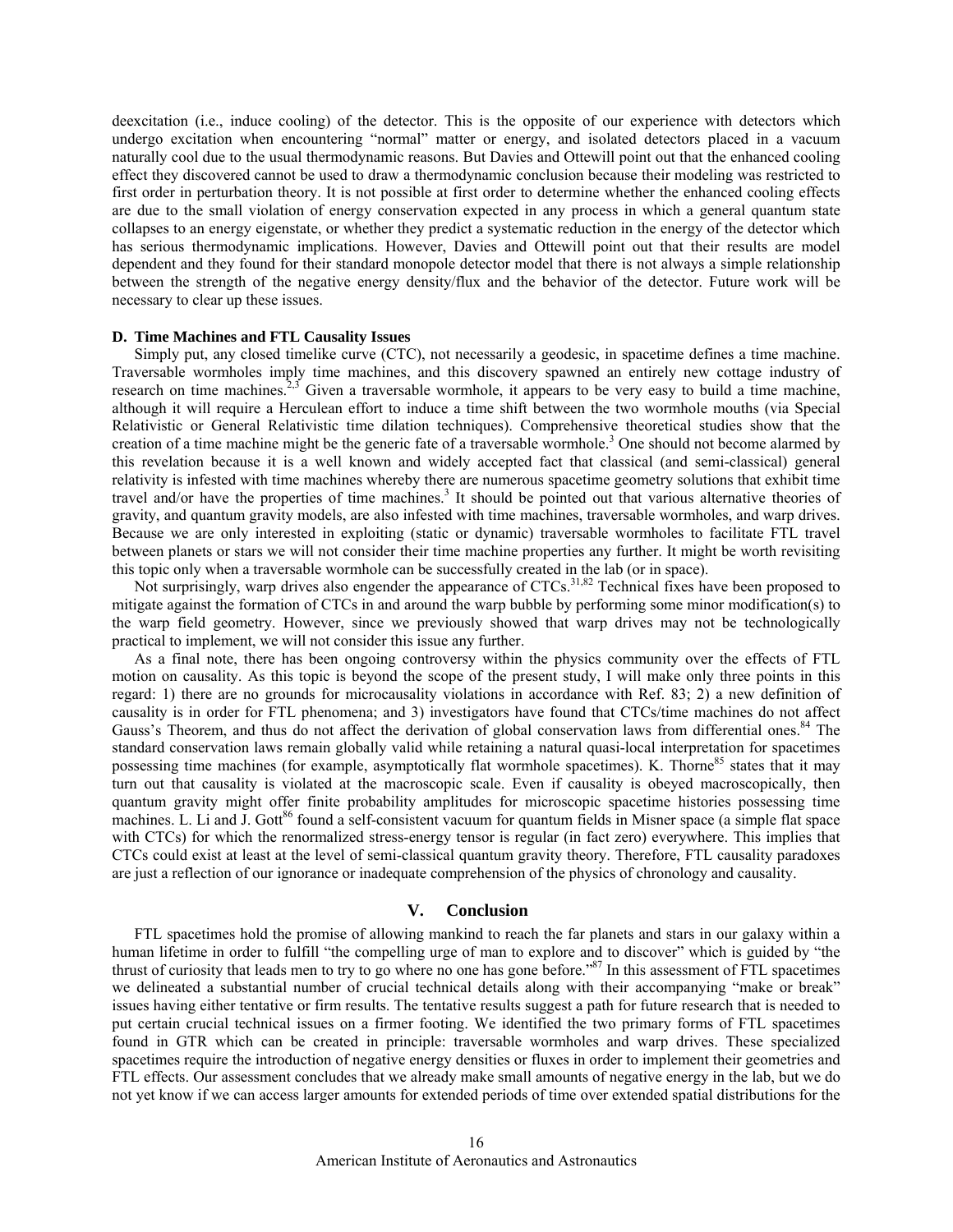purpose of engineering a particular FTL spacetime. We found that there are proposals for observing negative energy in outer space and in the lab, but further work is needed to downscale astronomical techniques for use at the lab scale, and we need to firm up our understanding of how lab detectors will respond to negative energy in situ. A detailed energy analysis showed that warp drives are not technologically practical to implement due to their requirement for extremely large amounts of negative energy (in order to achieve absurdly low "warp speeds"), while traversable wormholes appear to be the most practical to implement because of their very minimal negative energy requirement. Space limitations prevented us from giving a detailed discussion and analysis of FTL spacetimes within the framework of alternative theories of gravity or quantum gravity theories. Such theories remain speculative at present due to a lack of experimental validation, but we encourage the interested investigator to pursue this line of research to find any comparisons or contrasts with the results obtained from Einstein's GTR. We hope that this work will serve as a useful guide for the interested investigator who wishes to pursue this topic on their own.

## **Acknowledgments**

The author would like to thank the Institute for Advanced Studies at Austin and H. E. Puthoff for supporting this work. Parts of this work previously originated under Air Force Research Laboratory (AFMC) contract F04611-99- C-0025. The author also wishes to extend thanks and appreciation to Frank Mead (AFRL/PRSP, Edwards AFB, CA), members of the Air Staff (Air Force HQ, Pentagon), and Paul Murad (Department of Defense) for encouraging our exploration into this topic. We also like to thank Vince Teofilo (Lockheed Martin Space Systems), Major Peter Garretson (Air Force HQ, Pentagon), Marc Millis (NASA Glenn Research Center), R. M. Wald (Univ. of Chicago), and H. G. White (NASA Johnson Space Center) for many useful discussions.

#### **References**

<sup>1</sup>Morris, M. S., and Thorne, K. S., "Wormholes in spacetime and their use for interstellar travel: A tool for teaching general relativity," *Am. J. Phys.*, Vol. 56, 1988, pp. 395-412.

Morris, M. S., Thorne, K. S., and Yurtsever, U., "Wormholes, time machines, and the weak energy conditions," *Phys. Rev.* Lett., Vol. 61, 1988, pp. 1446-1449.

<sup>3</sup>Visser, M., *Lorentzian Wormholes: From Einstein to Hawking*, AIP Press, New York, 1995.

<sup>4</sup>Davis, E. W., "Teleportation Physics Study," Air Force Research Laboratory, Final Report AFRL-PR-ED-TR-2003-0034, Air Force Materiel Command, Edwards AFB, CA, 2004, pp. 3-11.

Alcubierre, M., "The warp drive: hyper-fast travel within general relativity," *Class. Quant. Grav.*, Vol. 11, 1994, pp. L73- **L77** 

Ford, L. H., and Roman, T. A., "Negative Energy, Wormholes and Warp Drive," *Sci. Am.*, Vol. 13, 2003, pp. 84-91. 7

Hawking, S. W., and Ellis, G. F. R., *The Large-Scale Structure of Space-Time*, Cambridge Univ. Press, Cambridge, 1973, pp. 88-91, 95-96.

Epstein, H., Glaser, V., and Jaffe, A., "Nonpositivity of the Energy Density in Quantized Field Theories," *Nuovo Cimento*, Vol. 36, 1965, pp. 1016-1022. 9

<sup>9</sup>Visser, M., "Wormholes, baby universes, and causality," *Phys. Rev.*, Vol. D41, 1990, pp. 1116-1124.<br><sup>10</sup>Visser, M., "Gravitational vacuum polarization. I. Energy conditions in the Hartle-Hawking vacuum," *Phys. Rev. D* 

<sup>11</sup>Visser, M., "Gravitational vacuum polarization. II. Energy conditions in the Boulware vacuum," *Phys. Rev. D*, Vol. 54, 1996, pp. 5116-5122.<br><sup>12</sup>Visser, M., "Gravitational vacuum polarization. III. Energy conditions in the (1+1)-dimensional Schwarzschild spacetime,"

*Phys. Rev. D*, Vol. 54, 1996, pp. 5123-5128.<br><sup>13</sup>Visser, M., "Gravitational vacuum polarization. IV. Energy conditions in the Unruh vacuum," *Phys. Rev. D*, Vol. 56, 1997,

pp. 936-952.<br><sup>14</sup>Barcelo, C., and Visser, M., "Twilight for the energy conditions?," *Int. J. Mod. Phys. D*, Vol. 11, 2002, pp. 1553-1560.<br><sup>15</sup>Herrmann, F., "Energy Density and Stress: A New Approach to Teaching Electromag

<sup>16</sup>Drummond, P. D., and Ficek, Z. (eds.), *Quantum Squeezing*, Springer-Verlag, Berlin, 2004.<br><sup>17</sup>Hochberg, D., and Kephart, T. W., "Lorentzian wormholes from the gravitationally squeezed vacuum," *Phys. Lett. B.* Vol.

268, 1991, pp. 377-383.<br><sup>18</sup>DeWitt, B. S., "Quantum Field Theory in Curved Spacetime," *Physics Reports*, Vol. 19C, 1975, pp. 295-357.<br><sup>19</sup>DeWitt, B. S., "Quantum gravity: the new synthesis," *General Relativity: An Einste* 

<sup>20</sup>DeWitt, B. S., "The Casimir Effect in Field Theory," *Physics in the Making, Essays on Developments in 20<sup>th</sup> Century Physics, In Honour of H. B. G. Casimir*, edited by A. Sarlemijn and J. Sparnaay, North-Holland Elsevier Science Publ., New

<sup>21</sup>Birrell, N. D., and Davies, P. C. W., *Quantum fields in curved space*, Cambridge Univ. Press, Cambridge, 1984.

American Institute of Aeronautics and Astronautics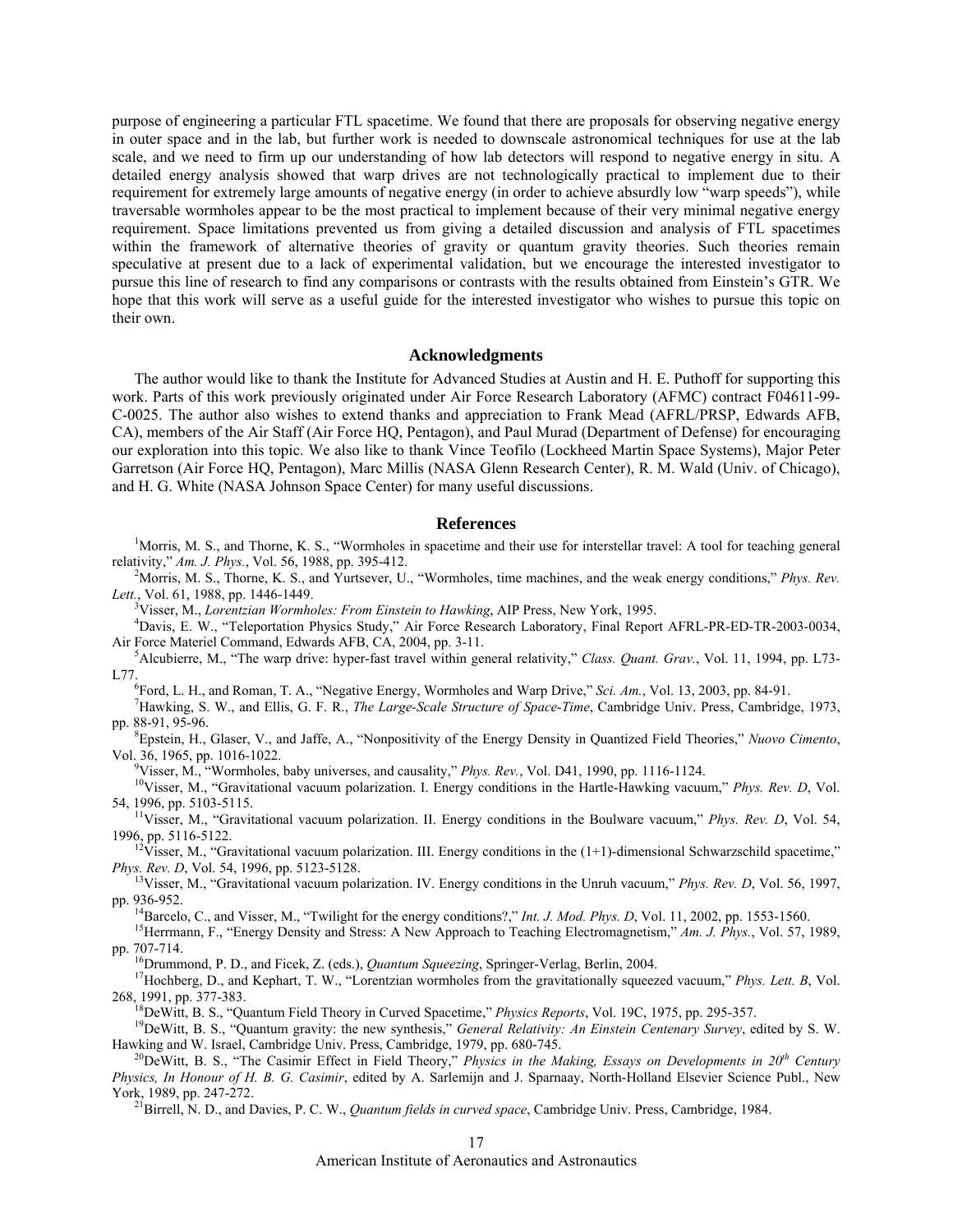<sup>22</sup>Saunders, S., and Brown, H. R. (eds.), *The Philosophy of Vacuum*, Clarendon Press, Oxford, 1991.<br><sup>23</sup>Milonni, P. W., *The Quantum Vacuum: An Introduction to Quantum Electrodynamics*, Academic Press, New York, 1994.<br><sup></sup>

3488. 26Yu, H., and Shu, W., "Quantum states with negative energy density in the Dirac field and quantum inequalities," *Phys. Lett.*

B, Vol. 570, 2003, pp. 123-128.<br><sup>27</sup>Olum, K. D., "Superluminal Travel Requires Negative Energies," *Phys. Rev. Lett.*, Vol. 81, 1998, pp. 3567-3570.<br><sup>28</sup>Gao, S., and Wald, R. M., "Theorems on gravitational time delay and r

pp. 4999-5008.<br><sup>29</sup>Ford, L. H., "Quantum coherence effects and the second law of thermodynamics," *Proc. Roy. Soc. London Series A, Math.* & *Phys. Sci.*, Vol. 364, 1978, pp. 227-236.

<sup>36</sup>Davies, P. C. W., "Can moving mirrors violate the second law of thermodynamics?," Phys. Lett. B, Vol. 11, 1982, p. 215.<br><sup>31</sup>Everett, A. E., "Warp drive and causality," Phys. Rev. D, Vol. 53, 1996, pp. 7365-7368.<br><sup>32</sup>P

<sup>35</sup>Slusher, R. E., et al., "Observation of Squeezed States Generated by Four-Wave Mixing in an Optical Cavity," *Phys. Rev.* 

Lett., Vol. 55, 1985, pp. 2409-2412.<br><sup>36</sup>Slusher, R. E., and Yurke, B., "Squeezed Light," Sci. Am., Vol. 254, 1986, pp. 50-56.<br><sup>37</sup>Robinson, A. L., "Bell Labs Generates Squeezed Light," Science, Vol. 230, 1985, pp. 927-929

<sup>40</sup>Caves, C. M., "Quantum-mechanical noise in an interferometer," *Phys. Rev. D*, Vol. 23, 1981, pp. 1693-1708.<br><sup>41</sup>Pfenning, M. J., "Quantum Inequality Restrictions on Negative Energy Densities in Curved Spacetimes," Ph

<sup>42</sup>Davies, P. C. W., *How to Build a Time Machine*, Penguin Books, New York, 2001.<br><sup>43</sup>Rabeau, J. R., et al., "Fabrication of single nickel-nitrogen defects in diamond by chemical vapor deposition," Cornell Univ.<br>*Librar* 

<sup>44</sup>Rabeau, J. R., et al., "Diamond chemical vapor deposition on optical fibers for fluorescence waveguiding," Cornell Univ.<br>Library arXiv.org e-Print Archive, URL: http://arxiv.org/cond-mat/0411249.pdf [cited 11 April 200

<sup>45</sup>Ries, J., Brezger, B., and Lvovsky, A. I., "Experimental vacuum squeezing in rubidium vapor via self-rotation," Phys. Rev. A, Vol. 68, 2003, 025801.

<sup>46</sup>Davis, E. W., "Research Summary Report #1 to Dr. Hal Puthoff, IASA: Brief Summary of 'Lorentzian Wormholes from the Gravitationally Squeezed Vacuum'," NASA Research Center OPMS Online Library-Interstellar Studies Archive, NASA Glenn Research Center, Cleveland, Ohio, 1999 (unpublished). 47Casimir, H. B. G., "On the Attraction Between Two Perfectly Conducting Plates," *Proc. Kon. Ned. Akad. Wetensch.*, Vol.

51, 1948, pp. 793-796.<br><sup>48</sup> Lamoreaux, S. K., "Demonstration of the Casimir Force in the 0.6 to 6  $\mu$ m Range," *Phys. Rev. Lett.*, Vol. 78, 1997, pp. 5-8.<br><sup>49</sup> Mohideen. U. "Precision Measurement of the Casimir Force fro 4549-4552.<br><sup>50</sup>Chen, F., et al., "Theory confronts experiment in the Casimir force measurements: Quantification of errors and precision,"

*Phys. Rev. A*, Vol. 69, 2004, 022117.<br><sup>51</sup>Brown, L. S., and Maclay, G. J., "Vacuum Stress between Conducting Plates: An Image Solution," *Phys. Rev.*, Vol. 184,

1969, pp. 1272-1279. 52Walker, W. R., "Negative energy fluxes and moving mirrors in curved space," *Class. Quant. Grav.*, Vol. 2, 1985, pp. L37-

L40. 53Moore, G. T., "Quantum Theory of the Electromagnetic Field in a Variable-Length One-Dimensional Cavity," *J. Math.*

*Phys.*, Vol. 11, 1970, pp. 2679-2691.<br><sup>54</sup>Forward, R. L., "Alternate Propulsion Energy Sources," Air Force Rocket Propulsion Laboratory, Final Report AFRPL TR-<br>83-067, Air Force Space Tech. Ctr. Space Div., Air Force Syst

<sup>55</sup>Hochberg, D., and Visser, M., "Geometric Structure of the Generic Static Traversable Wormhole Throat," Phys. Rev. D, Vol. 56, 1997, pp. 4745-4755.

 $^{56}$ Ida, D., and Hayward, S. A., "How much negative energy does a wormhole need?," *Phys. Lett. A*, Vol. 260, 1999, pp. 175-<sup>57</sup>Krasnikov, S. V., "Hyperfast travel in general relativity," *Phys. Rev. D*, Vol. 57, 1998, pp. 4760-4766.<br><sup>58</sup>Everett, A. E., and Roman, T. A., "Superluminal subway: The Krasnikov tube," *Phys. Rev. D*, Vol. 56, 1997,

2108. 59Broeck, C. V. D., "A 'warp drive' with more reasonable total energy requirements," *Class. Quant. Grav.*, Vol. 16, 1999, pp. 3973-3979.